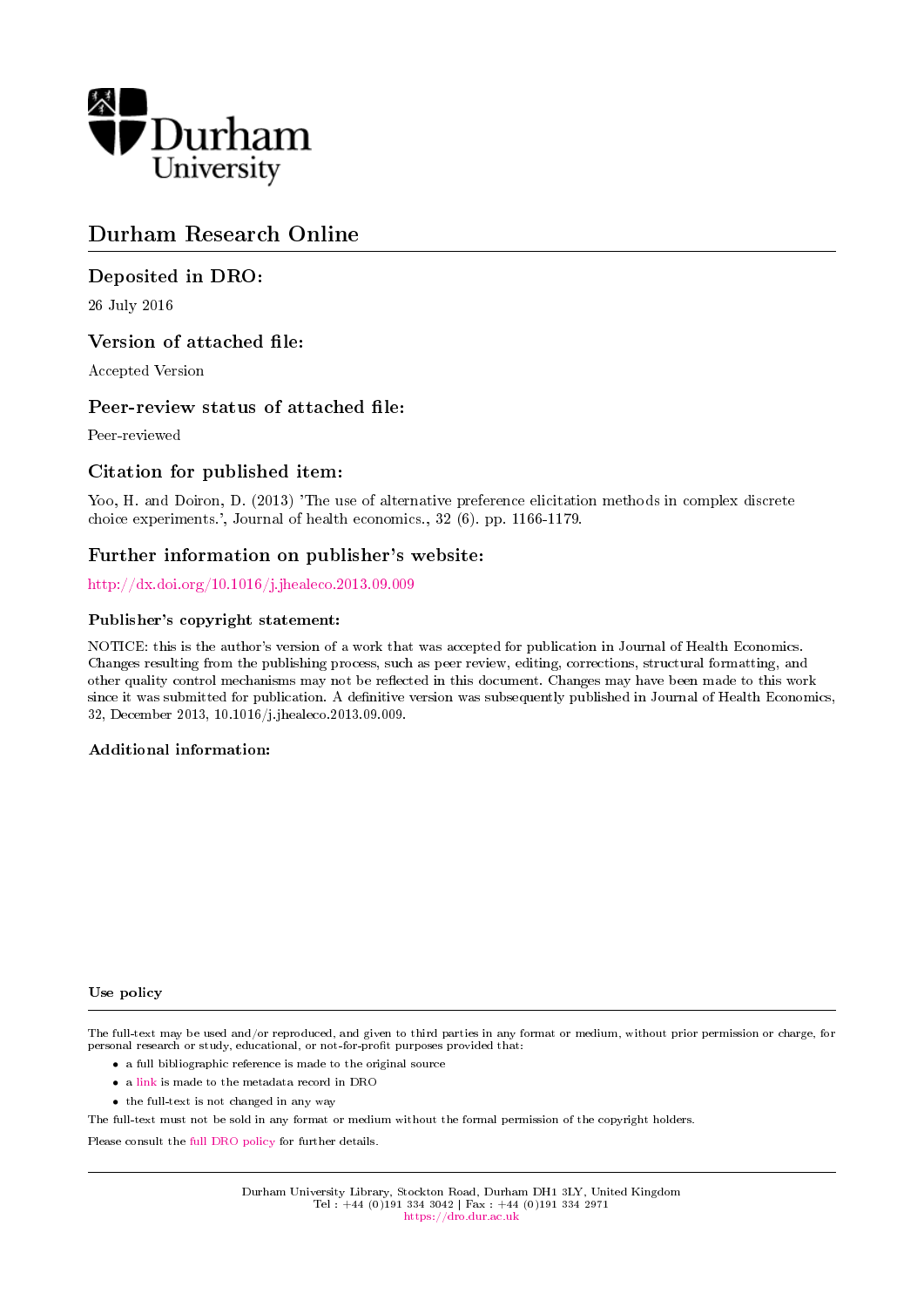# The use of alternative preference elicitation methods in complex discrete choice experiments

Hong Il Yoo<sup>a,\*</sup>, Denise Doiron<sup>b</sup>

<sup>a</sup> Durham University Business School, Durham University, United Kingdom. h.i.yoo@durham.ac.uk

<sup>b</sup> School of Economics, University of New South Wales, Australia. d.doiron@unsw.edu.au

### Acknowledgments:

This work was supported by Discovery Project Grant DP0881205 from the Australian Research Council. We thank the project research team: Jane Hall, Debbie Street and Patsy Kenny. We are especially thankful to Agne Suziedelyte for outstanding research assistance. We also wish to thank participants at the AHES Conference 2011, the Econometric Society Australasian Meeting 2012, the Australian Conference of Economists 2012, the Economics of the Health Workforce Conference 2013, and workshops at UNSW. We thank Editor Richard Frank and two anonymous referees for helpful and constructive comments.

<sup>∗</sup>Corresponding author at: Durham University Business School, Mill Hill Lane, Durham DH1 3LB, United Kingdom. Ph: +44 191 334 5544. Fax: +44 191 334 5201. Email: h.i.yoo@durham.ac.uk.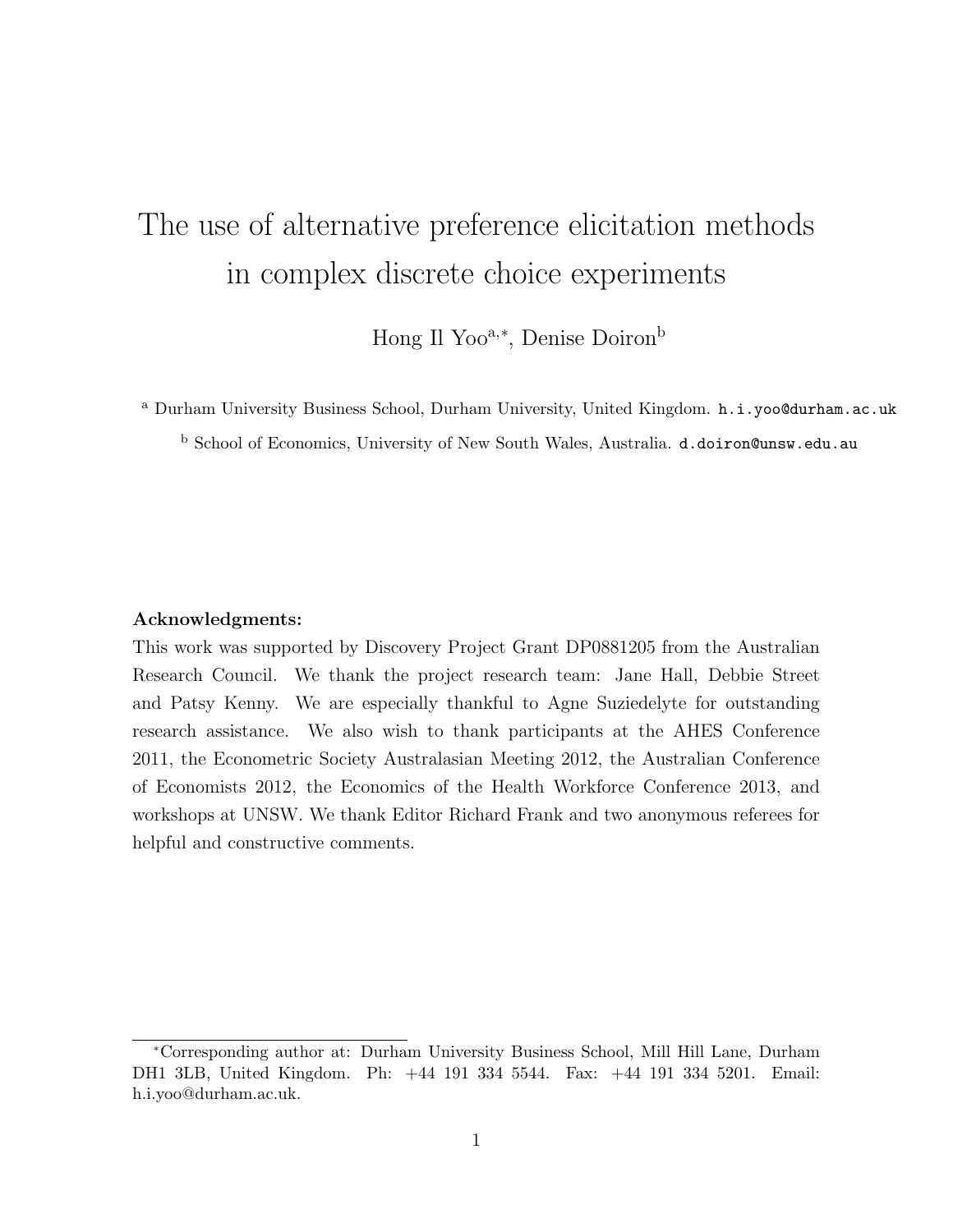### Abstract

We analyse stated preference data over nursing jobs collected from two different discrete choice experiments: a multi-profile case best-worst scaling experiment (BWS) prompting selection of the best and worst among alternative jobs, and a profile case BWS wherein the respondents choose the best and worst job attributes. The latter allows identification of additional utility parameters and is believed to be cognitively easier. Results suggest that respondents place greater value on pecuniary over non-pecuniary gains in the multi-profile case. There is little evidence that this discrepancy is induced by the extra cognitive burden of processing several profiles at once in the multi-profile case. We offer thoughts on other likely mechanisms.

### JEL classification: C23, C25, C81, J44

Key words: discrete choice experiment, preference elicitation, rank-ordered data, latent class logit, best-worst scaling, maximum-difference model

### Highlights:

- We compare preferences on nursing jobs elicited by profile and multiprofile case DCEs.
- The paper is the first to contrast the two types of DCEs using monetary and nonmonetary attributes.
- Preferences are comparable across the DCEs but only for non-monetary attributes.
- Respondents value salary gains relatively more in the multi-profile DCEs.
- The evidence suggests that this discrepancy is not due to the variation in cognitive difficulty.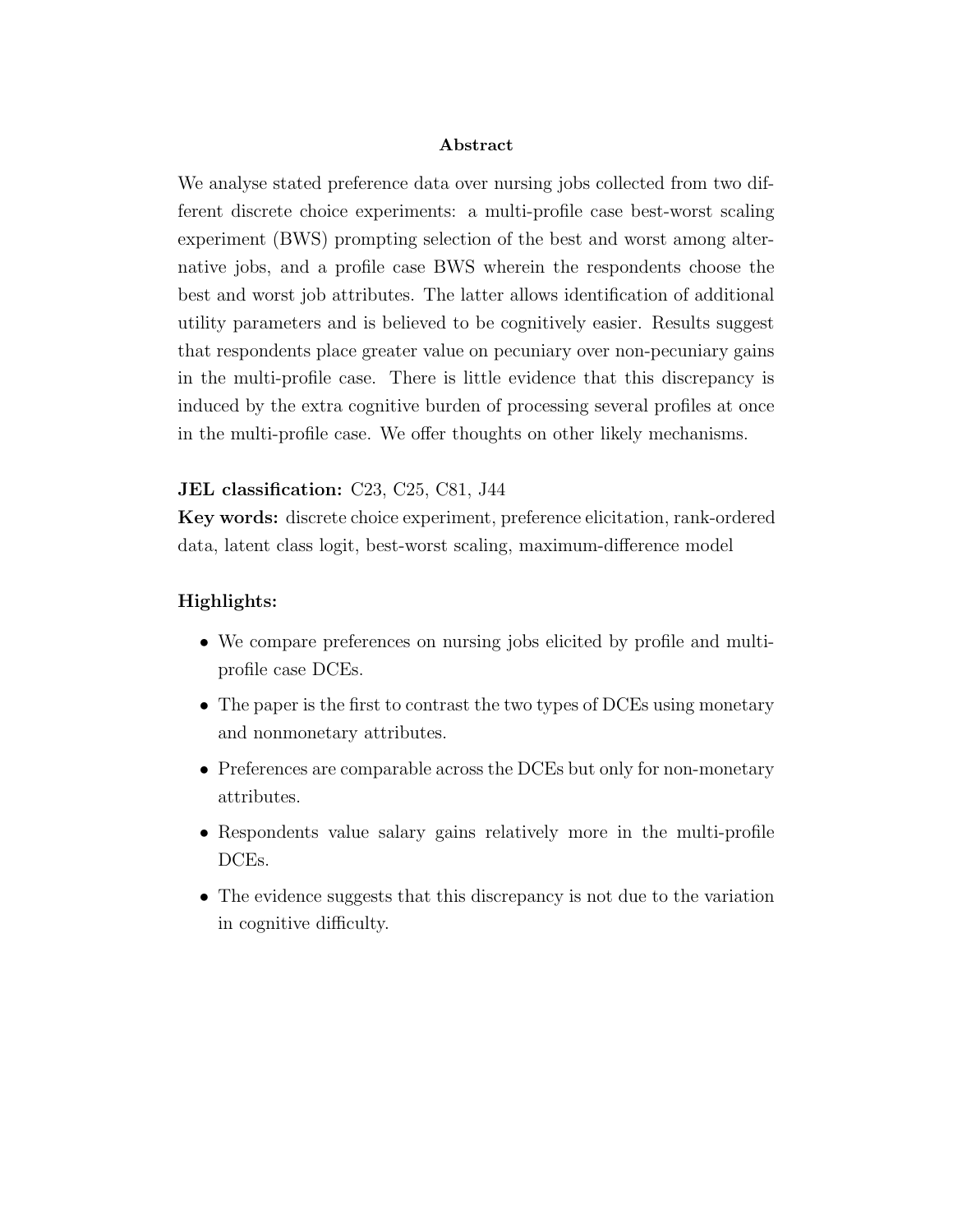# 1 Introduction

Discrete choice experiments (DCEs) have become a common data collection method in health economics. A recent review by de Bekker-Grob et al. (2012) finds that the number of published DCE studies in health economics has increased from 34 in 1990- 2000 to 114 in 2001-2008. By far the most well-known type of DCE is a traditional DCE which prompts the respondent to choose her best, i.e. most preferred, profile from a set of multiple profiles differentiated by the attributes of interest. An extension to this method, the multi-profile case best-worst scaling (BWS), has become popular in recent years. By asking the respondent for both the best and worst among several differentiated profiles, it elicit more preference information with minimal additional burden (Flynn, 2010a; Flynn, 2010b).

Recently, another type of DCE has received a lot of attention in the choice modelling literature. In this alternative DCE, known as the profile case best-worst scaling (BWS), the respondent faces one hypothetical profile, and states its best and worst aspects. Within health economics, Flynn *et al.* (2007) is the primary article that kindled interest in the profile case method, and Marti (2012) discusses subsequent applications. In the present study, we provide empirical comparisons of stated preferences elicited by these two different methods: the profile case BWS and the multi-profile case BWS (Flynn 2010b). For ease of presentation and clarity, we refer to these experiments as single profile and multi-profile cases respectively.

We know of only two other papers, Potoglou *et al.* (2011) and Flynn *et al.* (2013), that study the comparability of preferences estimated using single profile and multiprofile case data. Findings in these quality-of-life studies suggest that preferences are structurally similar across methods. However, the life situations depicted in these papers include only non-monetary attributes. In contrast, our profiles include both monetary (salary) and non-monetary attributes, much as discrete alternatives of interest in a typical economic analysis. As we show below, the inclusion of monetary attributes alters the comparability of the estimated preferences substantially.

The respondents in our experiments consist of current students and recent graduates of the Bachelor of Nursing programs at two universities in New South Wales, Australia, and profiles describe typical entry-level nursing positions.<sup>1</sup> Each person participated in both single and multi-profile case BWS experiments during 2009-2010. A choice

<sup>&</sup>lt;sup>1</sup>More information on the survey is provided in Section 2; also a detailed description is available in Kenny et al. (2012).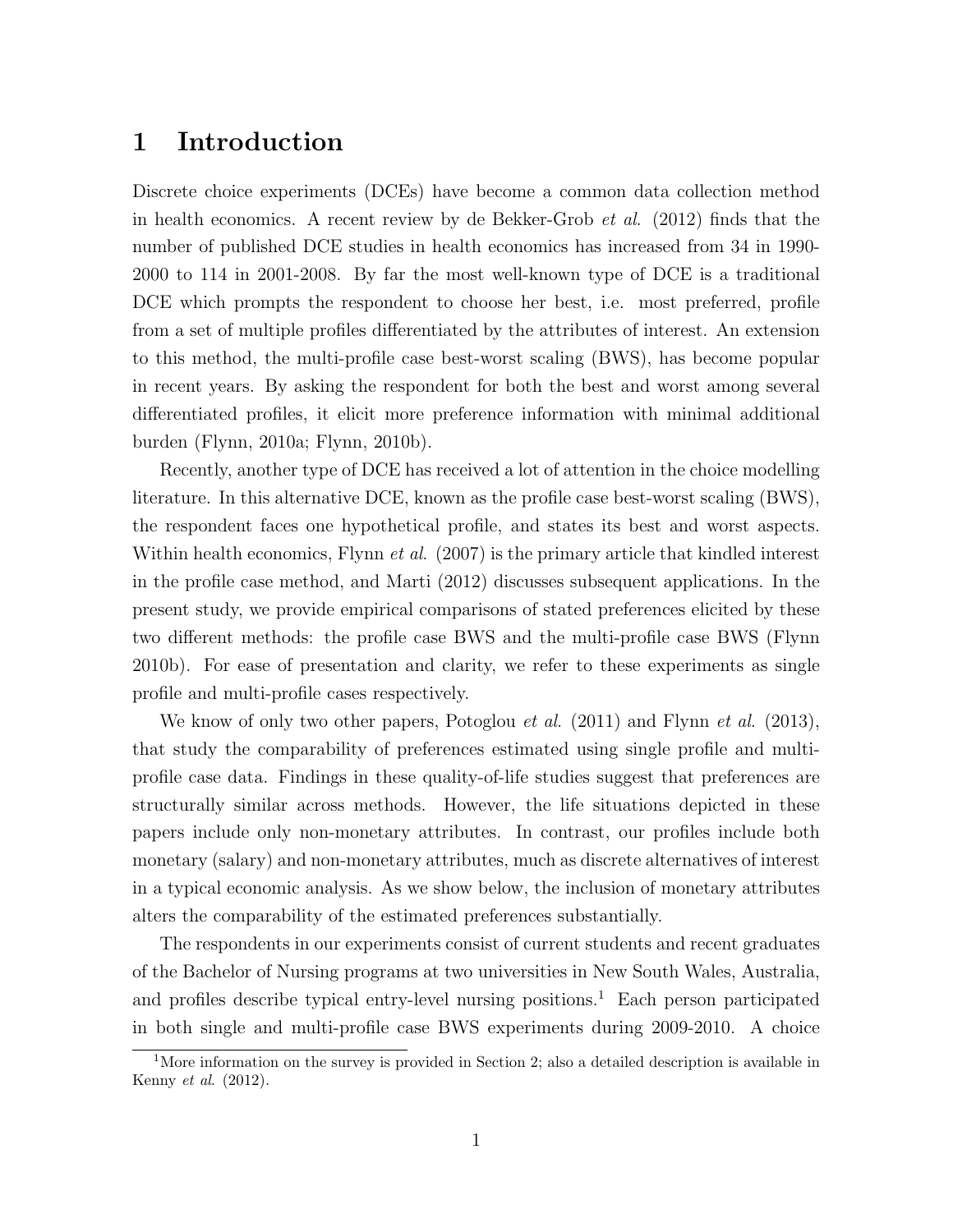set for the multi-profile experiment includes 3 entry-level nursing jobs described by salary and 11 non-salary characteristics. By asking for both best and worst choices, we obtain a full ranking of the alternatives. A person's preferences over the job attributes are elicited to the extent that between-job variations in these attributes influence her preferences over jobs. In the single profile case experiment, each scenario is a particular nursing job described by salary and 11 non-monetary attributes set at specific levels. A respondent examines the job, and states its best and worst attributes. In effect, the person's preferences over attributes are elicited at a more primitive level. In the survey, each respondent completes 8 different single profile case scenarios followed by 8 different multi-profile case scenarios.

The users of the single profile case BWS (Flynn *et al.*, 2007; Flynn 2010a and 2010b; Marti 2012) have emphasised two advantages of this method over the multi-profile case method. First, the single profile method imposes less of a cognitive burden on the respondent. People may find it easier to understand and complete a single profile case experiment, because each scenario requires evaluation of only one hypothetical profile. This potential advantage may be especially relevant to health economics, where DCE applications often involve inherently complex profiles (e.g. medical treatments or prescription drugs). Second, the single profile case method potentially yields more information about underlying preferences. In models for the single profile case data (Marley and Louviere, 2005; Marley *et al.*, 2008), identified parameters convey whether the level of one attribute is preferred to the level of a different attribute (e.g. \$1100 of salary vs excellent quality of care). In contrast, it is well-known that in models for multiprofile case data, identified parameters only convey whether a change in one attribute is preferred to a change in another attribute (e.g. increase in salary vs improvement in the quality of care).

The uptake of the single profile case BWS has been slow relative to its potential advantages. Somewhat surprisingly, this has been particularly true in health economics which is likely to benefit more than other disciplines from using a cognitively easier method (Flynn, 2010b). Most empirical studies still use multi-profile case DCEs, with little acknowledgment of the availability of the single profile case method. One contributing factor to this slow uptake may be the scarcity of empirical evidence to guide an informed choice between the two approaches.

The survey of nursing students and new graduates we analyse is well-suited to the objective of this paper. Nursing jobs are generally complex objects and many attributes are required to describe their key aspects; here we use 12 attributes in total.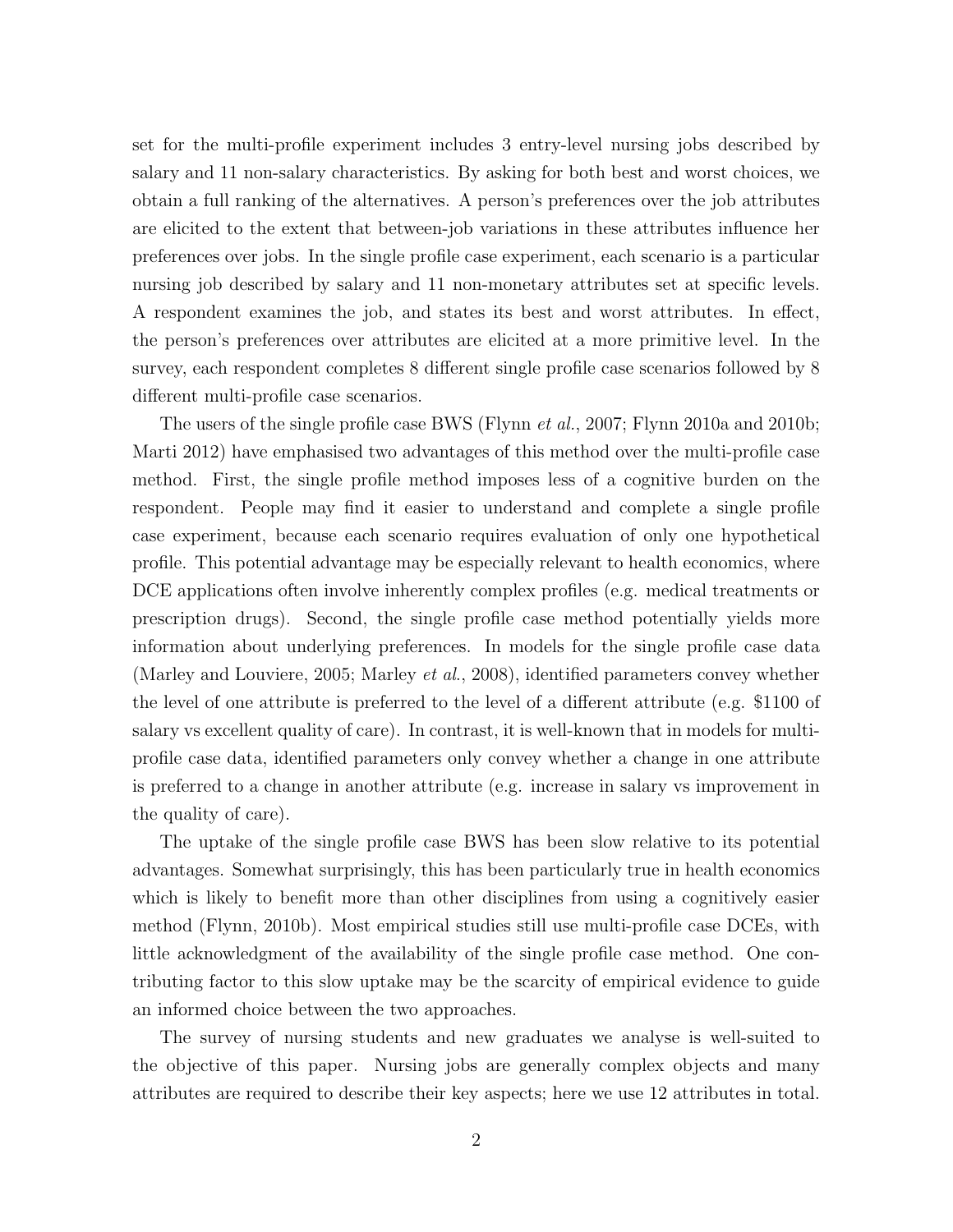In comparison, only 6 out of 148 DCE studies reviewed in de Bekker-Grob et al. (2012) specify more than 10 attributes. Evidence suggests that the number of attributes is the primary design dimension that influences respondents' perceived complexity of DCE tasks (Caussade et al., 2005). The use of a cognitively easier method, hence, can be expected to have significant effects on respondent behaviour in the present analysis.

We specify a flexible choice model for each case, following the discrete mixture or latent class approach (Train, 2008). This approach is an attractive one for analysing two sets of preferences elicited by DCEs with different information processing requirements. Latent class models have been found to perform well in capturing key aspects of preference heterogeneity in many choice data sets (Keane and Wasi, 2012), and various heuristics in choice behaviour can be conceptualised as particular classes of preference parameters (Hensher and Greene, 2010). In the multi-profile case analysis, the flexible model's kernel is the heteroskedastic rank-ordered logit (Hausman and Ruud, 1987), and in the single profile case analysis, it is the max-diff logit (Marley and Louviere, 2005; Marley et al., 2008).

Our findings suggest that in comparison with the multi-profile case method, the single profile case method elicits less noisy preferences. More importantly, the preferences are also structurally different. The key structural difference is that people value salary gains more and non-salary gains less when completing the multi-profile case experiment. To be specific, most of the utility coefficients on non-pecuniary attributes are scaled up by a similar proportion as we move from the multi-profile case to the single profile case estimates. In this regard, our results add to the existing empirical evidence from Potoglou *et al.* (2011) and Flynn *et al.* (2013). However, we also find that the utility coefficients on salary levels are scaled up by a much smaller proportion than the coefficients on non-pecuniary attributes. This result is new and it is especially important given the use of the coefficient on monetary attributes (i.e. the marginal utility of money) to estimate the valuation of non-monetary goods and attributes.

Interestingly, we find little evidence that the variation in the amount of hypothetical information to be processed drives this key discrepancy in elicited preferences. In general, only a few studies (Flynn, 2010b; Flynn  $et \ al., 2013$ ) discuss why the two methods may elicit different preference structures, and no discussion is available on specifically why the differential treatment of the pecuniary attribute may arise. We place our findings in the context of related examples from experimental economics and contingent valuation studies, and speculate on alternative driving factors some of which are amenable to further investigation using more specialised survey designs.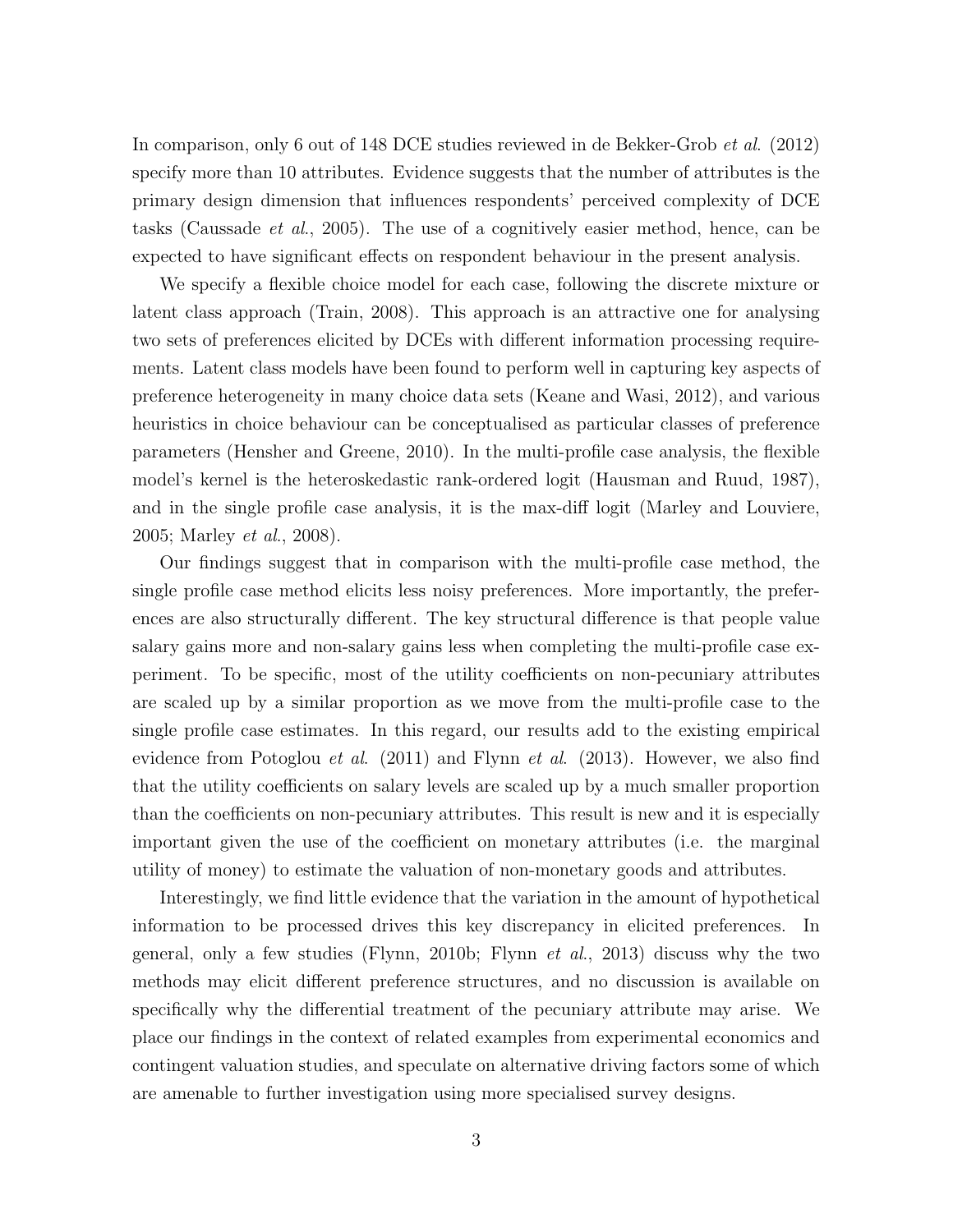The remainder of this paper is structured as follows. Section 2 describes the discrete choice survey designs and estimation sample. Section 3 describes the main models to be estimated. Section 4 discusses the results and Section 5 concludes.

# 2 Data

We analyse discrete choice experiments collected as part of an ongoing longitudinal study of nursing job choices described more fully in Doiron et al. (2011) and Kenny et al. (2012). The data come from an online survey completed between September 2009 and September 2010. We recruited Bachelor of Nursing (BN) degree students enrolled during 2008-2010 at two large Australian universities: the University of Technology Sydney (UTS) located in a major city, and the University of New England (UNE) in a regional centre. The sample includes nursing students in each year of the 3 year BN program and new graduates (within 12 months since graduation). Nursing students include school-leavers, mature age entry and other health-care workers seeking to upgrade their qualifications. The sample covers a range of age groups, stages of household formation and exposure to nursing work.

The 526 survey respondents (100 from UNE and 426 from UTS) represent 18% of the BN enrolment at both universities during the recruitment period (19% at UNE, 18% at UTS). As discussed in Doiron *et al.* (2011), these response rates are similar to comparable cohort studies. Also, based on available demographics, there are but small differences between our cohort and all enrolled students. For more details on the sample, see Doiron *et al.* (2011).

As well as answering standard survey questions on demographics and labour market experiences, each of the 526 respondents participates in two different types of DCEs involving hypothetical entry-level nursing jobs. Each job is described in terms of salary and eleven non-salary attributes set at specific levels. The selection of attributes is based on the literature on Magnet Hospitals in the US (Naude and McCabe, 2005; Seago *et al.*, 2001), and reflect characteristics that have been shown to influence the quitting decision and job satisfaction of nurses. We use 4 different levels of salary and 2 different levels of each non-salary attribute as listed in Table 1. The salary levels reflect those found in current entry-level nursing jobs in Australia. The feedback from an earlier pilot study involving 60 students indicates that the attributes and levels are appropriate in the context of the first job as a registered nurse in Australia.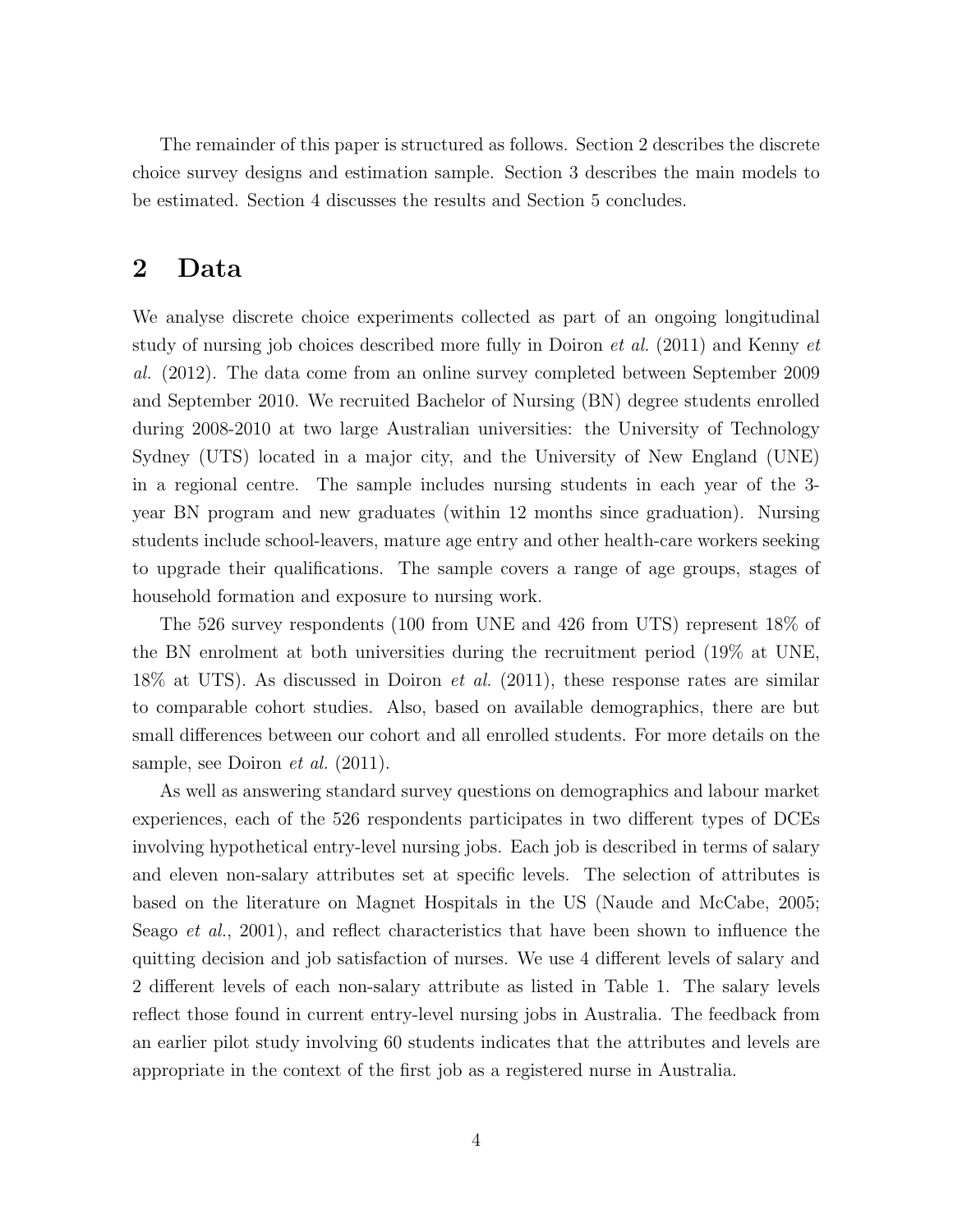| Glossary definition of attribute                                                                                                         | Attribute name                              | Levels                                                                           | Variable                                   |
|------------------------------------------------------------------------------------------------------------------------------------------|---------------------------------------------|----------------------------------------------------------------------------------|--------------------------------------------|
| The type of hospital where the new graduate<br>program is located                                                                        | Location                                    | Private hospital<br>Public hospital                                              | Private hosp<br>Public hosp                |
| The number of rotations to different clinical areas                                                                                      | Clinical rotations                          | Three<br>None                                                                    | No rotation<br>3 rotations                 |
| fulltime and part-time positions, or fulltime only<br>Whether the new graduate program offers                                            | Work hours                                  | Part-time or fulltime<br>Fulltime only                                           | Flex hours<br>$FT$ hours                   |
| The flexibility of the rostering system in<br>accommodating requests                                                                     | Rostering                                   | Flexible, usually accommodating requests<br>Inflexible, does not allow requests  | Inflex rost<br>Flex rost                   |
| The hospital's reputation regarding staffing levels                                                                                      | Staffing levels                             | Frequently short of staff<br>Usually well-staffed                                | Short staff<br>Well staff                  |
| culture in terms of support from management and staff<br>The hospital's reputation regarding the workplace                               | Workplace culture                           | Unsupportive management and staff<br>Supportive management and staff             | Unsupp mgmt<br>Supp mgt                    |
| sical work<br>environment in terms of equipment and appearance<br>The hospital's reputation regarding the phy                            | Physical environment                        | Poorly equipped and maintained facility<br>Well equipped and maintained facility | Poor equip<br>Well equip                   |
| The hospital's reputation regarding whether nurses<br>are encouraged and supported in professional<br>development and career progression | Professional development<br>and progression | No encouragement for nurses<br>Nurses encouraged                                 | No encourage<br>Encourage                  |
| The parking facilities                                                                                                                   | Parking                                     | Abundant and safe<br>Limited                                                     | Abund park<br>Limit park                   |
| The hospital's reputation regarding the responsibility<br>given to nurses, relative to their qualifications<br>and experience            | Responsibility                              | ${\large \rm Appendix}$<br>Too much responsibility                               | Excess resp<br>App resp                    |
| The hospital's reputation regarding the quality<br>of patient care                                                                       | Quality of care                             | Excellent<br>Poor                                                                | Excell care<br>Poor care                   |
| The gross weekly salary                                                                                                                  | Salary                                      | $\$1,100$<br>\$1,250<br>\$950<br>\$800                                           | Sal 1100<br>Sal 1250<br>Sal 950<br>Sal 800 |

Table 1: Job attributes and associated levels Table 1: Job attributes and associated levels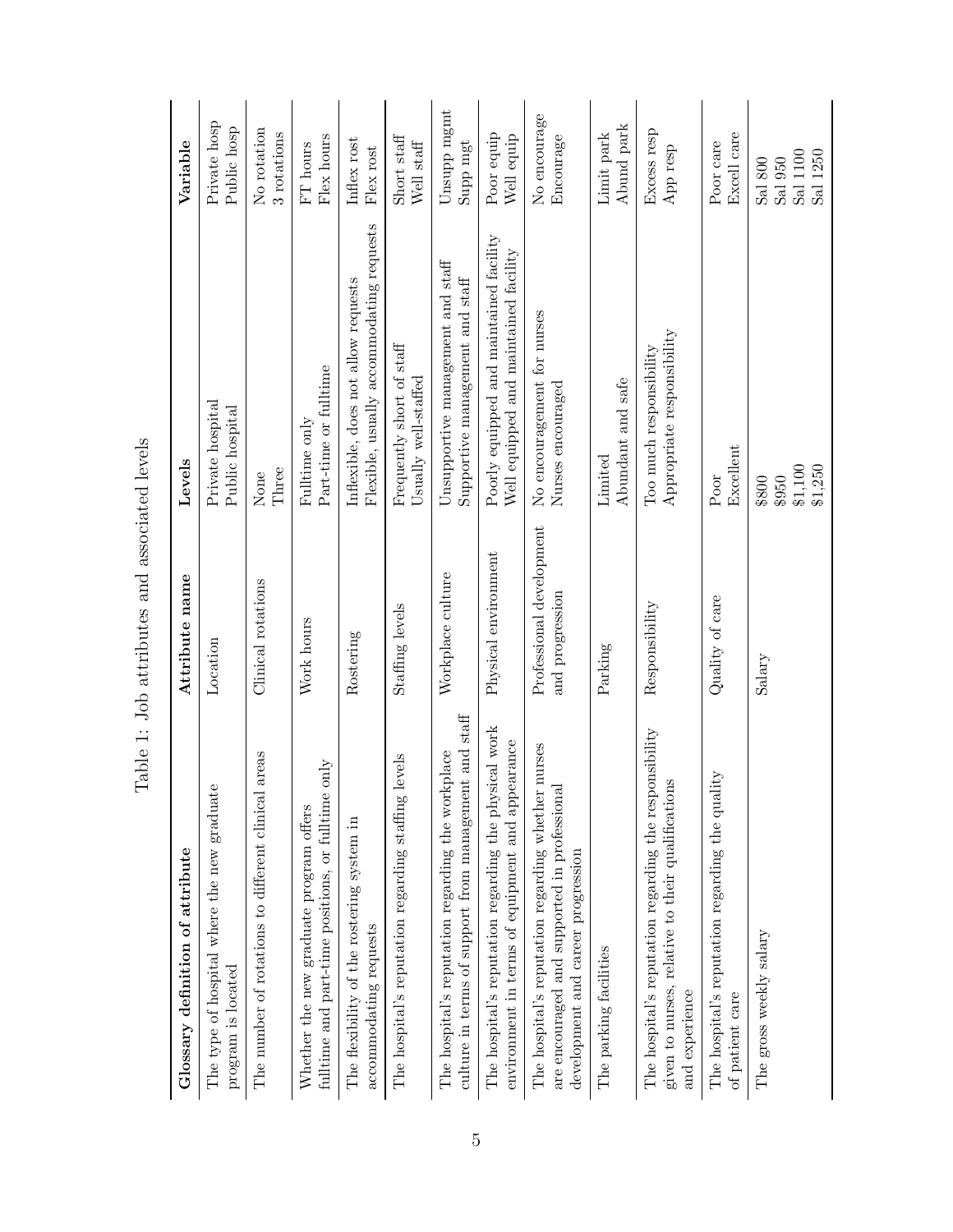Figure 1: Sample profile case BWS scenario (including accept-or-not DCE) Figure 1: Sample profile case BWS scenario (including accept-or-not DCE)

# Set 8 of 8 **Set 8 of 8**

There is a job available in a program for new graduates which has the following characteristics. Please indicate which aspect of this job you think is the **best** aspect (choose one one one one one one one).<br>Please select o There is a job available in a program for new graduates which has the following characteristics. Please indicate which aspect of this job you think is the **best** aspect (choose one only) and which you think is the **worst** aspect (choose one only). Please select one answer per column.

To review the features of jobs, please click here. To review the features of jobs, please click here.

|                                                  |                                          | Best Aspect | <b>Worst Aspect</b> |
|--------------------------------------------------|------------------------------------------|-------------|---------------------|
| 1. Location:                                     | Private hospital                         |             |                     |
| 2. Clinical rotations:                           | Three                                    |             |                     |
| 3. Work hours:                                   | Fulltime only                            |             |                     |
| 4. Rostering:                                    | Flexible, usually accommodating requests |             |                     |
| 5. Staffing levels:                              | Usually well-staffed                     |             |                     |
| 6. Workplace culture:                            | Unsupportive management and staff        |             |                     |
| 7. Physical environment:                         | Poorly equipped and maintained facility  |             |                     |
| 8. Professional development and progression:     | No encouragement for nurses              |             |                     |
| 9. Parking (The parking facilities):             | Limited                                  |             |                     |
| 10. Responsibility:                              | Appropriate responsibility               |             |                     |
| 11. Quality of care:                             | Poor                                     |             |                     |
| 12. Weekly Salary:                               | \$950                                    |             |                     |
| If you were offered this job, would you take it? |                                          |             |                     |
| $\frac{9}{2}$<br>O Yes                           |                                          |             |                     |
|                                                  |                                          |             |                     |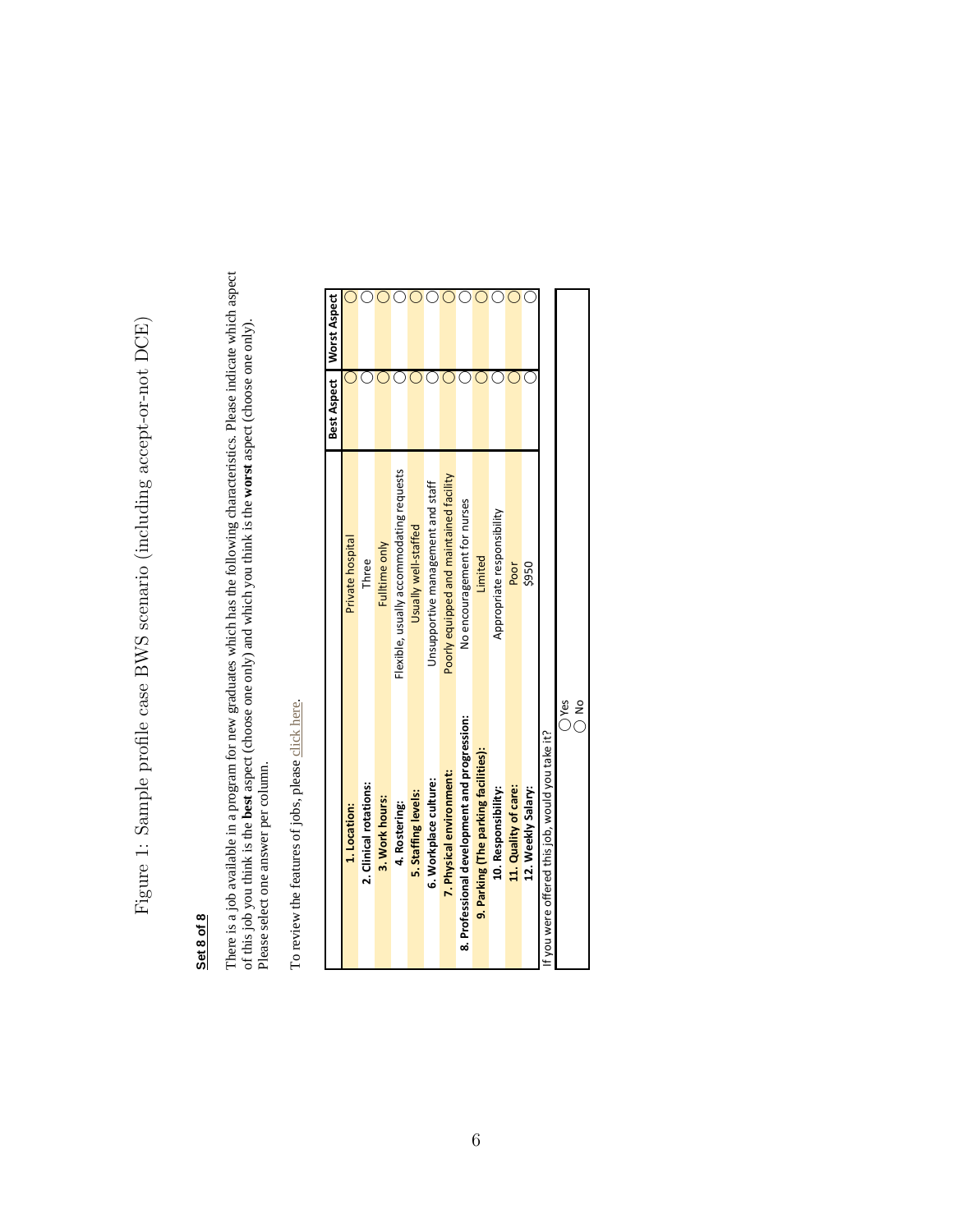# Figure 2: Sample multi-profile case BWS scenario Figure 2: Sample multi-profile case BWS scenario

There are jobs available in three programs for new graduates which have the following characteristics:<br>To review the features of jobs, please click here. There are jobs available in three programs for new graduates which have the following characteristics: *To review the features of jobs, please click here*.

| Scenario <sup>-</sup>                       |                                          |                                       |                                          |
|---------------------------------------------|------------------------------------------|---------------------------------------|------------------------------------------|
| Features of Job                             | A dol                                    | Job B                                 | Job C                                    |
| Location                                    | Private hospital                         | Private hospital                      | Public hospital                          |
| 2. Clinical rotations                       | Three                                    | Three                                 | None                                     |
| 3. Work hours                               | Part-time or fulltime                    | Fulltime only                         | Part-time or fulltime                    |
| 4. Rostering                                | Flexible, usually accommodating requests | Inflexible, does not allow requests   | Flexible, usually accommodating requests |
| 5. Staffing levels                          | Usually well-staffed                     | Frequently short of staff             | Usually well-staffed                     |
| 6. Workplace culture                        | Supportive management and staff          | Supportive management and staff       | Unsupportive management and staff        |
| 7. Physical environment                     | Well equipped and maintained facility    | Well equipped and maintained facility | Poorly equipped and maintained facility  |
| 8. Professional development and progression | Nurses encouraged                        | No encouragement for nurses           | Nurses encouraged                        |
| 9. Parking                                  | Abundant and safe                        | Limited                               | Abundant and safe                        |
| 10. Responsibility                          | Appropriate responsibility               | Appropriate responsibility            | oo much responsibility                   |
| 11. Quality of care                         | Excellent                                | Poor                                  | Poor                                     |
| 12. Salary                                  | \$1,250                                  | \$800                                 | \$1,100                                  |
| Considering these three jobs:               |                                          |                                       |                                          |
| Q1. Which would you MOST like to get?       | $\bigcirc$ dot $\bigcirc$                | $\bigcirc$ Job B                      | $\bigcirc$ dob C                         |
| Q2. Which would you LEAST like to get?      | $A$ dol $C$                              | $\bigcirc$ Job B                      | $\bigcirc$ Job C                         |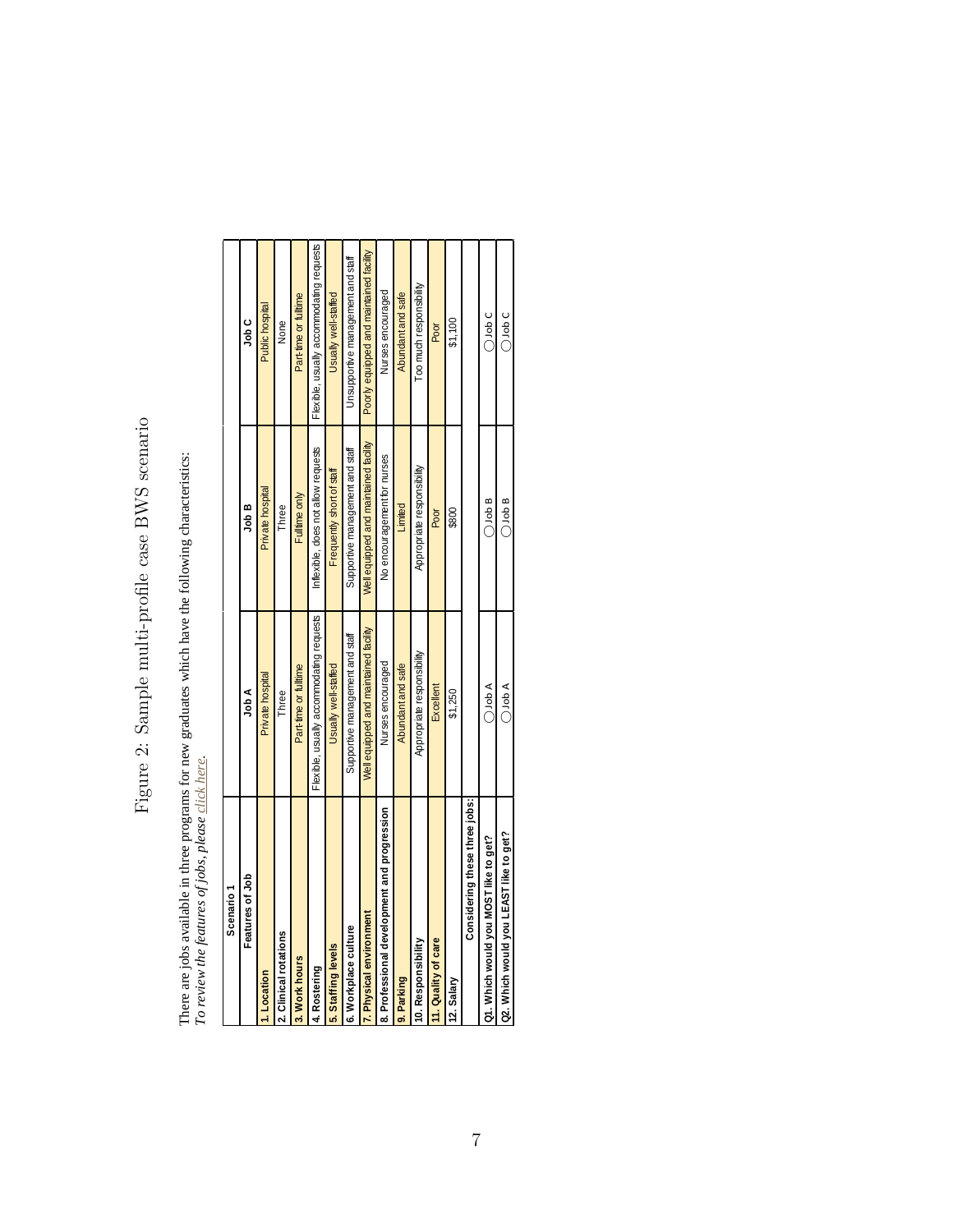The first choice experiment is the single profile case best-worst scaling (BWS). As shown in Figure 1, each scenario presents one hypothetical job and the respondent picks its best and worst aspects. The second choice experiment is the multi-profile case BWS. As shown in Figure 2, each scenario presents a choice set of three hypothetical jobs, labelled Job A, B and C, and the respondent states which job is the best and which job is the worst; all jobs are effectively ranked from most to least preferred.

Every respondent must complete 8 different scenarios of the single profile case BWS before completing another 8 scenarios of the multi-profile case BWS. This presentation sequence raises a concern that the comparability of preferences elicited by the two BWS methods is affected by fatigue. An earlier analysis of the multi-profile case data (Doiron et al, 2011), however, finds that the utility coefficients do not vary significantly over the 8 scenarios. Moreover, our findings on the differences in the estimates between the single and multi-profile cases do not support the wide-spread application of heuristic decision rules in the multi-profile case tasks that one may expect in the presence of respondent fatigue. We provide more details below.

We now discuss the optimality of designs underlying these two BWS experiments. The scenarios for each experiment are constructed from an initial set of 16 jobs which form a resolution 3 fractional factorial design. Initial sets for the two experiments use different resolution 3 fractions, to ensure that no multi-profile case scenario includes a job which the respondent has seen earlier in a profile case scenario.

For the single profile case experiment, the initial set of 16 jobs becomes the set of 16 scenarios. The 16-scenario set is then divided into two 8-scenario subsets, and every respondent is randomised to one of these two subsets. Street and Knox (2012) show that our design performs as well as the complete factorial design in terms of the D-criterion, when all coefficients in the standard max-diff model are equal.

For the multi-profile case experiment, each of the initial 16 jobs is augmented by a pair of new jobs to form a scenario. The two new jobs in each scenario are determined by the addition of two generators, chosen to make the resulting set of 16 scenarios D-optimal when all coefficients in the standard multinomial logit model are zero. To cover a larger proportion of the sample space, two different sets of 16 scenarios are constructed in this manner using two different resolution 3 fractions. Each 16-scenario set is then divided into two 8-scenario subsets, giving four 8-scenario subsets in total. Every respondent is randomised to one of these four subsets.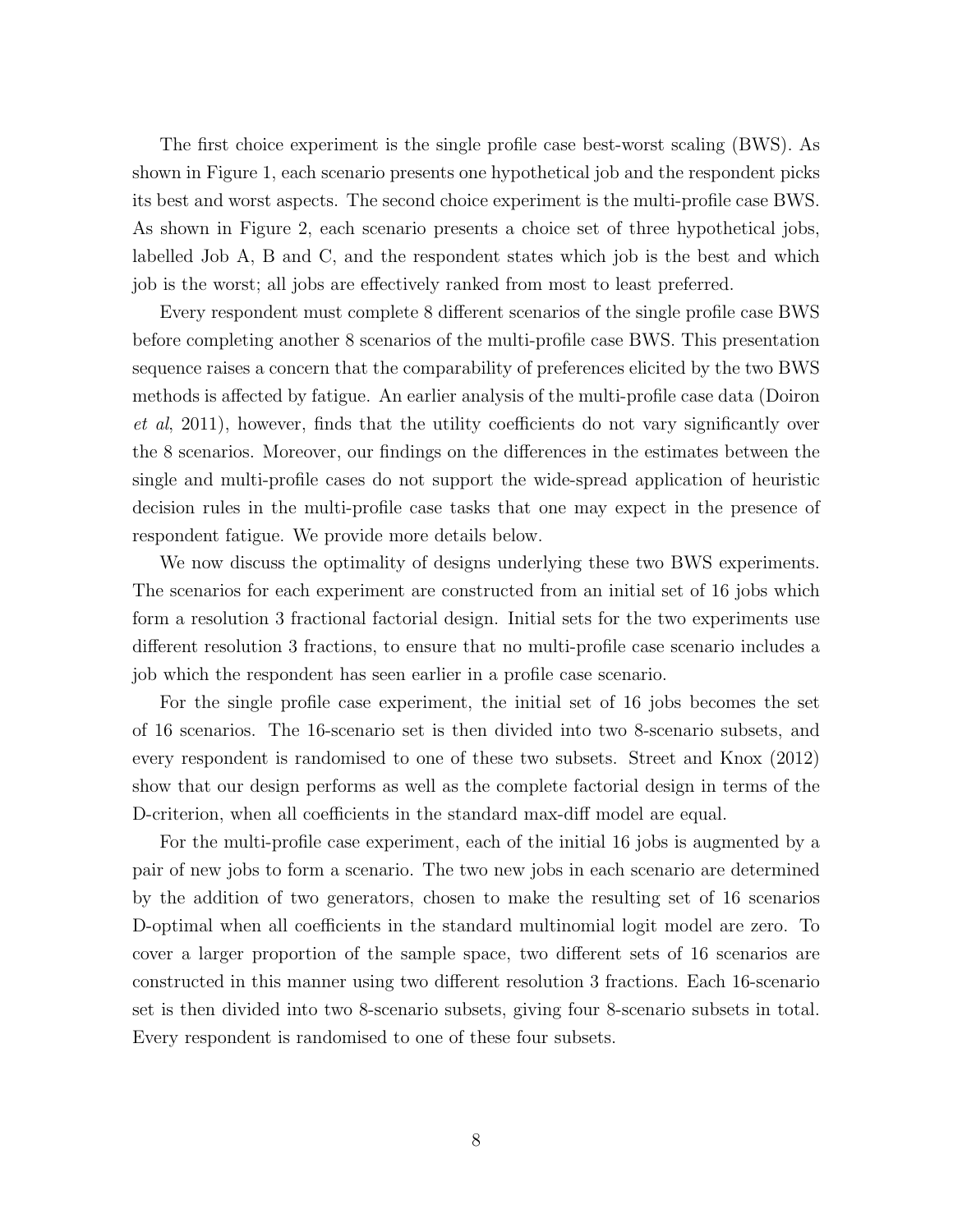# 3 Model specification and selection

We begin by describing the basic notation used in the formulation of the choice models.  $n = 1, \ldots, N$  denotes a respondent;  $t = 1, \ldots, T$  indexes a scenario;  $k = 1, \ldots, K$ indicates an attribute;  $l_k = 1_k, 2_k, ..., L_k$  refers to a level of attribute  $k<sup>2</sup>$ . In our context,  $N = 526$ ,  $T = 8$  and  $K = 12$ . Each profile or job j is described by the K attributes set at specific levels.  $x_{njk}^{l_k}$  is a zero-one variable which equals one if attribute k of profile j shown to respondent n in scenario t is set at level  $l_k$ .

The term "attribute-level" shall be used to describe the pair formed by an attribute and one of its possible levels. For example, when the attribute of interest is the quality of care which can be either poor or excellent, there are two possible attribute-levels: poor quality of care and excellent quality of care.

We estimate discrete mixture (latent class) models which allow utility coefficients to covary freely over a finite number of mass points (Train, 2008). These models are well-suited to our objective of comparing preferences elicited by two different methods. Keane and Wasi (2012) find that latent class logit models do well in summarising the key aspects of preference heterogeneity in many discrete choice data sets.

# 3.1 Models for multi-profile case data

In our multi-profile case best-worst scaling (BWS) experiment, respondents choose the best and the worst out of 3 jobs in each scenario. We thus obtain a full ranking of the jobs. These data can be modelled using the rank-ordered logit (ROL) due to Beggs et al. (1981). The modelling of complete rankings tend to result in smaller coefficient estimates than the modelling of first-best choices only, as if residual variances increase across preference ranks; Hausman and Ruud (1987) introduce the heteroskedastic ROL (HROL) to address this issue.

With 8 scenarios completed by each person, our data also feature a panel dimension. In the (first-best) choice modelling literature, a random parameter or "mixed" logit model (McFadden and Train, 2000) is often specified to address this dimension by capturing within-person correlations in observations as well as between-people preference heterogeneity. The same approach can be adapted for the ROL framework as demonstrated by Calfee et al. (2001) and Train (2008).

<sup>&</sup>lt;sup>2</sup>For example, in the context of Table 1, attribute k may refer to hospital type,  $1_k$  and  $2_k$  being public hospital and private hospital respectively. When attribute k refers to salary,  $1_k$ ,  $2_k$ ,  $3_k$  and  $4_k$ are \$800, \$950, \$1,100 and \$1,250 respectively.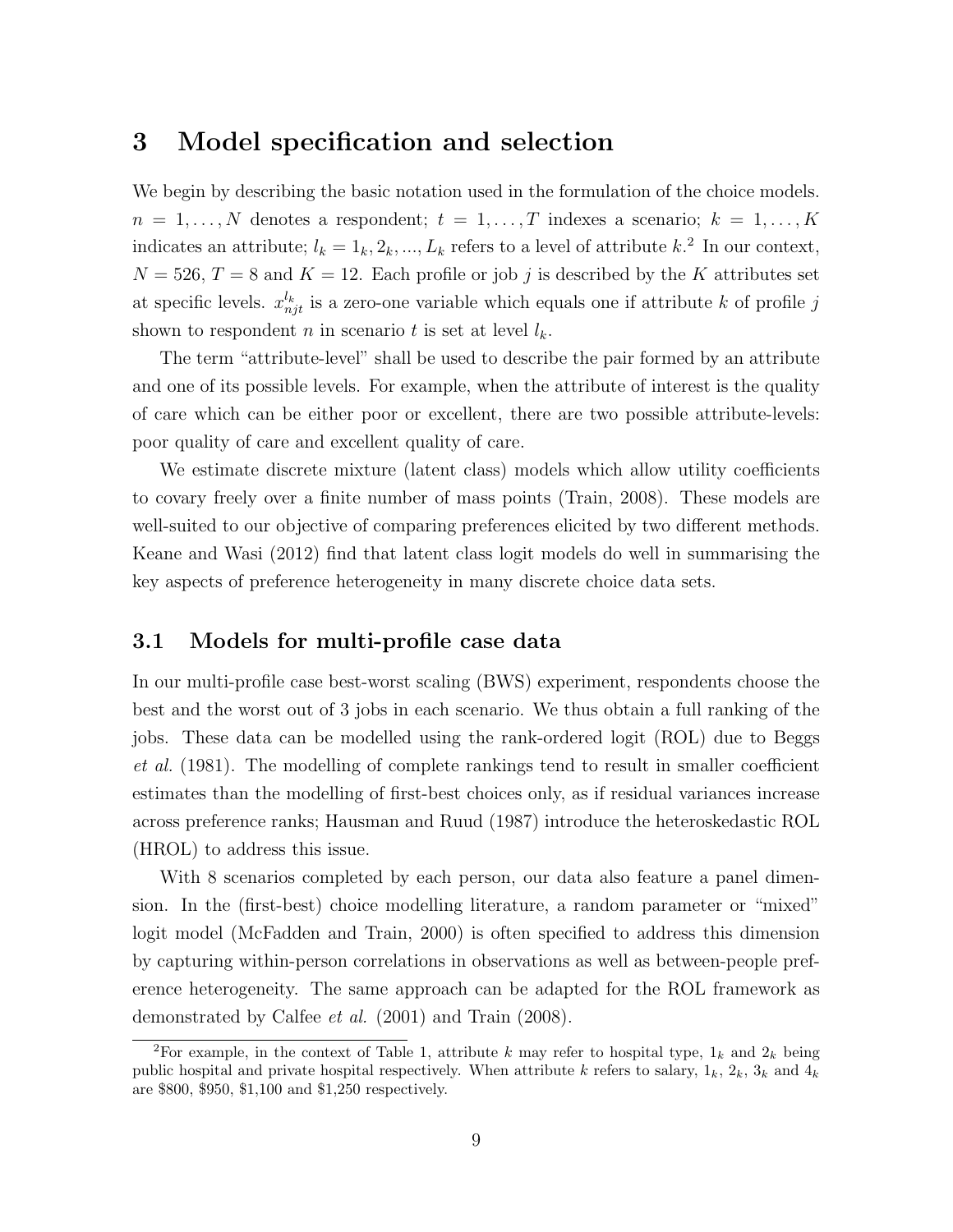We analyse our multi-profile case data using an extension of HROL developed in Yoo (2012). The basic idea is to model all parameters in HROL as person-specific random parameters. In this paper, we describe the resulting model from the conventional perspective that rank heteroskedasticity arises as people are more certain about what they like more (see for example, Fok *et al*, 2012). Alternatively, Yoo  $(2012)$  motivates the use of the same model to account for stochastic misspecification of the microeconomic random utility function (McFadden, 1981). Our discussion shows that the model is an attractive tool regardless of the origin of rank heteroskedasticity.

Specifically, assume that respondent  $n$  ranks three available jobs in two statistically independent steps indexed by  $r = 1, 2$ . In step 1, she picks the best of the three jobs. In step 2, she eliminates her first-best from consideration, and picks the best of the other two jobs. The best job in each step is the one that provides the highest utility.

The utility she derives from job  $j$  is decomposed into a systematic component associated with attribute-levels and a random disturbance term.<sup>3</sup> Specifically, for  $r = 1, 2$ 

$$
U_{njt}^r = \sum_{k=1}^K \sum_{l_k=1}^{L_k} B_n^{l_k} x_{njt}^{l_k} + u_{njt}^r = \sum_{k=1}^K \sum_{l_k=2_k}^{L_k} \beta_n^{l_k} x_{njt}^{l_k} + u_{njt}^r = \beta_n \cdot \mathbf{x}_{njt} + u_{njt}^r \tag{1}
$$

where  $u_{njt}^1$  and  $u_{njt}^2$  are independently extreme value distributed with variances equal to  $\pi^2/6$  and  $\pi^2/(\sigma_n^2 6)$  respectively.  $B_n^{l_k}$  measures person n's utility of having attributelevel  $l_k$  and its scale has been implicitly normalised along with the variance of  $u_{nji}^1$ . Because utility differences between jobs depend only on differences in the levels of job attributes, the utility from each attribute's first level is further normalised to 0, giving identified parameters  $\beta_n^{l_k} = B_n^{l_k} - B_n^{1_k}$  for  $l_k = 2_k, ..., L_k$ . In consequence,  $\beta_n^{l_k} > \beta_n^{l_l}$  for two different attributes k and l does not imply  $B_n^{l_k} > B_n^{l_l}$ .  $\mathcal{B}_n$  and  $\mathbf{x}_{njt}$  are vectors of identified parameters and attribute-level dummies, respectively.

Let  $P_{nt}(\beta_n, \sigma_n)$  denote the likelihood of person n's stated ranking in scenario t. Once the utility parameters  $\beta_n$  and the scale parameter  $\sigma_n$  are known, this likelihood takes the HROL form. For instance, if person  $n$  has ranked the three available jobs as

<sup>&</sup>lt;sup>3</sup>In revealed preference applications, such random disturbance term is often associated with attributes which are known to the decision maker but unobserved by the researcher. In stated preference applications, all attributes differentiating profiles are observed, and the disturbance term can be more naturally interpreted as accounting for random fluctuations in the decision maker's state of mind. See McFadden (pp. 205-206, 1981) for a related discussion.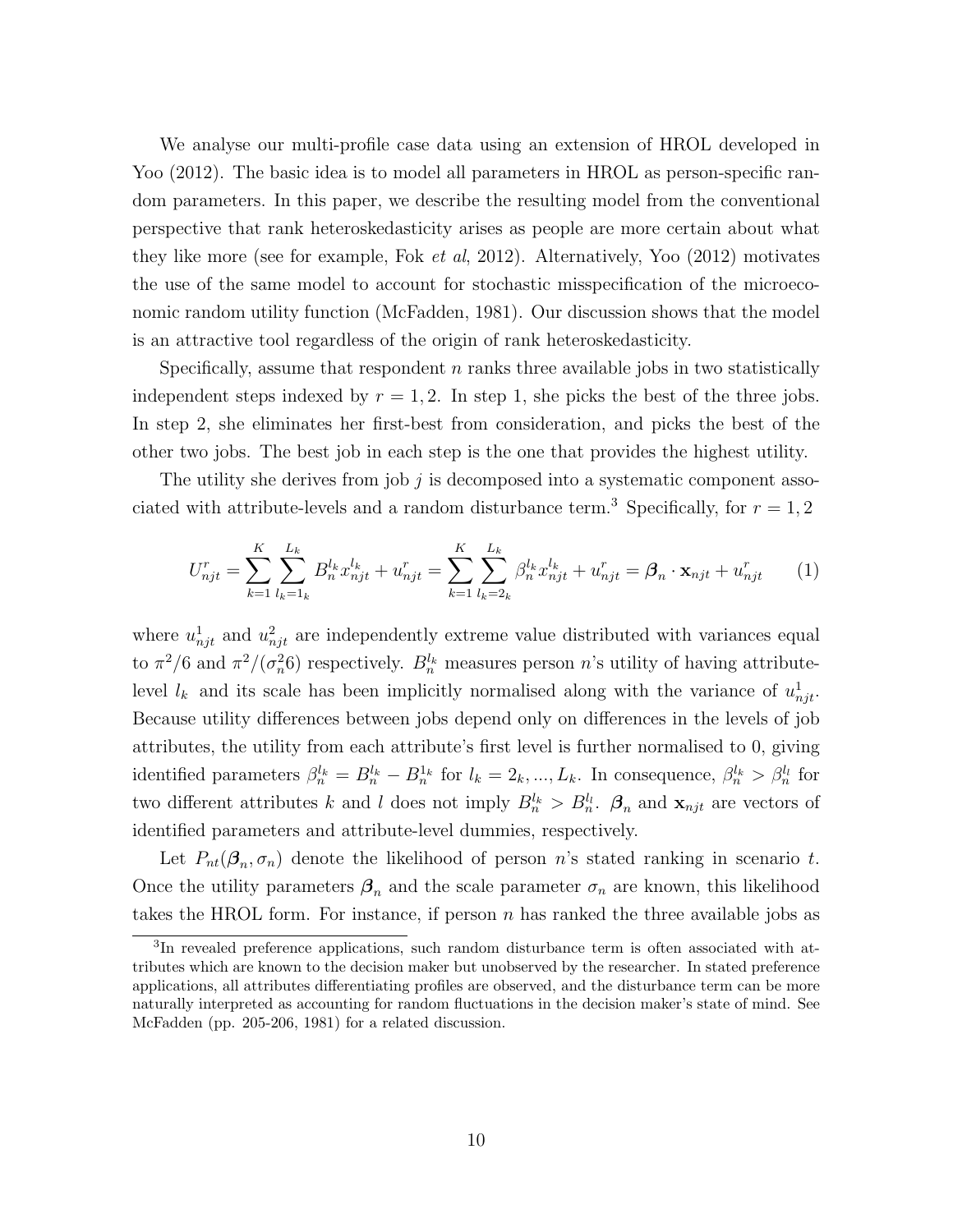$1 \succ 2 \succ 3$ , this likelihood becomes:

$$
P_{nt}(\boldsymbol{\beta}_n, \sigma_n) = \frac{\exp(\boldsymbol{\beta}_n \cdot \mathbf{x}_{n1t})}{\left[\sum_{j=1}^3 \exp(\boldsymbol{\beta}_n \cdot \mathbf{x}_{njt})\right]} \times \frac{\exp(\sigma_n \boldsymbol{\beta}_n \cdot \mathbf{x}_{n2t})}{\left[\sum_{j=2}^3 \exp(\sigma_n \boldsymbol{\beta}_n \cdot \mathbf{x}_{njt})\right]}
$$
(2)

where  $\sigma_n$  captures heteroskedasticity across steps in the ranking. This form of heteroskedasiticity may arise when people feel more certain about their more preferred profiles, so that their first step response depends more on systematic parts of the utility and less on random disturbances (Hausman and Ruud, 1987).  $\sigma_n$  would then lie in the  $(0, 1)$  interval, unless person *n* ranks all jobs equally systematically  $(\sigma_n = 1)$  or picks the second-best job arbitrarily ( $\sigma_n = 0$ ). In this view, the coefficient attenuation issue of standard ROL results from incorrectly constraining  $\sigma_n$  to 1.

To address the panel dimension of our data, we model  $\beta_n$  and  $\sigma_n$  as random parameters in a latent class framework. Specifically, we assume that there are C distinct sets or classes of utility and scale parameters. Since everyone in the same class has the same parameters, we use  $\beta_c$  and  $\sigma_c$  with  $c = 1, ..., C$  to denote the class-specific parameters. The resulting "mixing" distribution is discrete, with  $\eta_c$  denoting the relative frequency of class c in the respondent population. The final likelihood of respondent  $n$ 's sequence of responses over the  $T$  scenarios is specified as:

$$
L_n(\boldsymbol{\beta}_1,\ldots,\boldsymbol{\beta}_C;\eta_1,\ldots,\eta_C;\sigma_1,\ldots,\sigma_C) = \sum_{c=1}^C \eta_c \prod_{t=1}^T P_{nt}(\boldsymbol{\beta}_c,\sigma_c)
$$
(3)

where  $\eta_C = 1 - \sum_{c=1}^{C-1} \eta_c$ . We call the model specification in equation (3) the latent class HROL (LHROL). As summarised in Table 2, LHROL can nest several other modelling approaches for rank-ordered data.

Our preferred LHROL incorporates 4 classes  $(C = 4)$ . The estimation results are discussed in Section 4, and presented in Table 3 of the Appendix. The preferred number of classes has been chosen as in other empirical studies using latent class logit models (Greene and Hensher, 2003; Train, 2008). Specifically, the 4-class LHROL specification gave the smallest Bayesian Information Criterion (BIC) among nine alternative specifications with the number of classes varying from 2 to  $10<sup>4</sup>$ 

<sup>4</sup>All specifications have included job-specific constants for Job A and Job B to capture potential heuristics based on labelling; interestingly Class 4, which appears to rank profiles mainly in order of salary levels, is also the only class in which these constants are significant at the 1% level.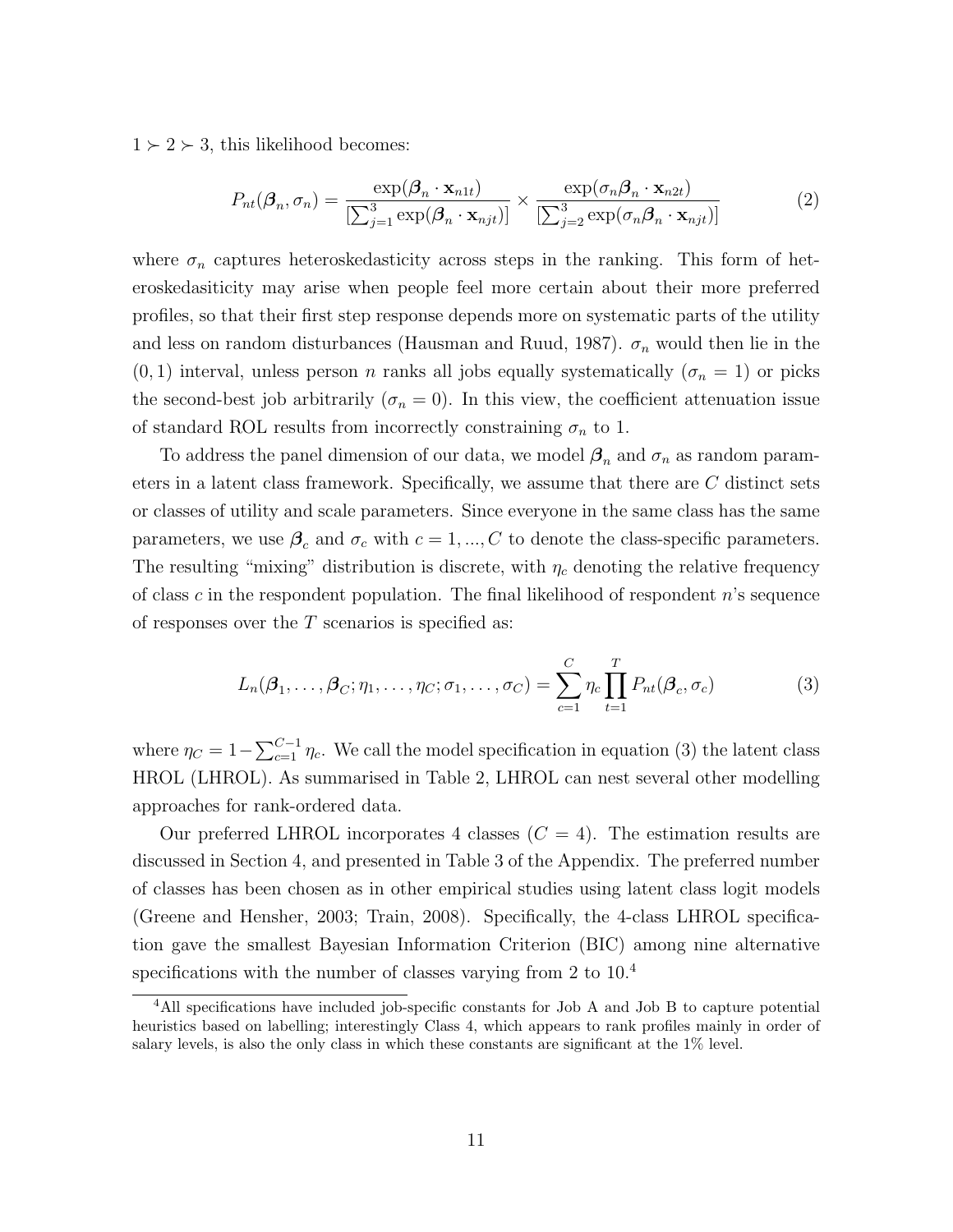| Parameter restrictions                                   | Special Cases                              |
|----------------------------------------------------------|--------------------------------------------|
| $C=1$                                                    | HROL or heteroskedastic rank ordered logit |
|                                                          | (Hausman and Ruud, 1987)                   |
| $C=1 \& \sigma_c=1$                                      | ROL or rank ordered logit                  |
|                                                          | (Beggs et al., 1981)                       |
| $C=1 \& \sigma_c=0$                                      | MNL or multinomial logit                   |
|                                                          | (McFadden, 1974)                           |
| $C > 2 \& \sigma_c = 0, c = 1, \ldots, C$                | LCL or latent class logit                  |
|                                                          | (Green and Hensher, 2003)                  |
| $C > 2 \& \sigma_c = 1, c = 1, \ldots, C$                | LCROL or latent class rank ordered logit   |
|                                                          | (Train, 2008)                              |
| $C = 2, \beta_1 = \beta_2, \sigma_1 = 1 \& \sigma_2 = 0$ | LC-ROL or latent class rank ordered logit  |
|                                                          | (Fok <i>et al.</i> , 2012)                 |

Table 2: Nested Models in LHROL - equation (3)

The following summary of specification tests are based on the preferred 4-class LHROL model. The scale parameter  $\sigma_c$  is statistically different from 1 at the 1% level in all classes. The joint hypothesis of homogeneous ranking capabilities across all classes, that is  $\sigma_1 = \sigma_2 = \sigma_3 = \sigma_4$ , is rejected at the 4.2% level based on a Wald test statistic of 8.19. The parametric restrictions leading to LCL ( $\sigma_1 = \sigma_2 = \sigma_3 = \sigma_4 = 0$ ) and latent ROL ( $\sigma_1 = \sigma_2 = \sigma_3 = \sigma_4 = 1$ ) are overwhelmingly rejected at the 1% level using the likelihood ratio tests; the test statistics are 132.24 and 926.37 respectively.

# 3.2 Models for single profile case data

In each of our single profile case BWS scenarios, respondents examine one job described by  $K$  different attributes set at specific levels, and pick the best and the worst of these K attribute-levels. Marley and Louviere (2005) and Marley et al. (2008) develop alternative models to analyse the resulting data. In particular, they prove a number of choice theoretical properties of the maximum difference logit (max-diff) model, that has since been the workhorse model in empirical studies (Flynn *et al.*, 2007; Lusk and Briggeman, 2009; Lusk and Natalie, 2009; Potoglou et al., 2011; Marti, 2012).

As Flynn *et al.* (2008) summarise, the max-diff model is operationalised by assuming that an observed best-worst pair is the most preferred option out of  $K(K-1)$  mutually exclusive options. These  $K(K-1)$  options refer to all possible best-worst pairs of attribute-levels given a profile, or job in our application. In the context of the object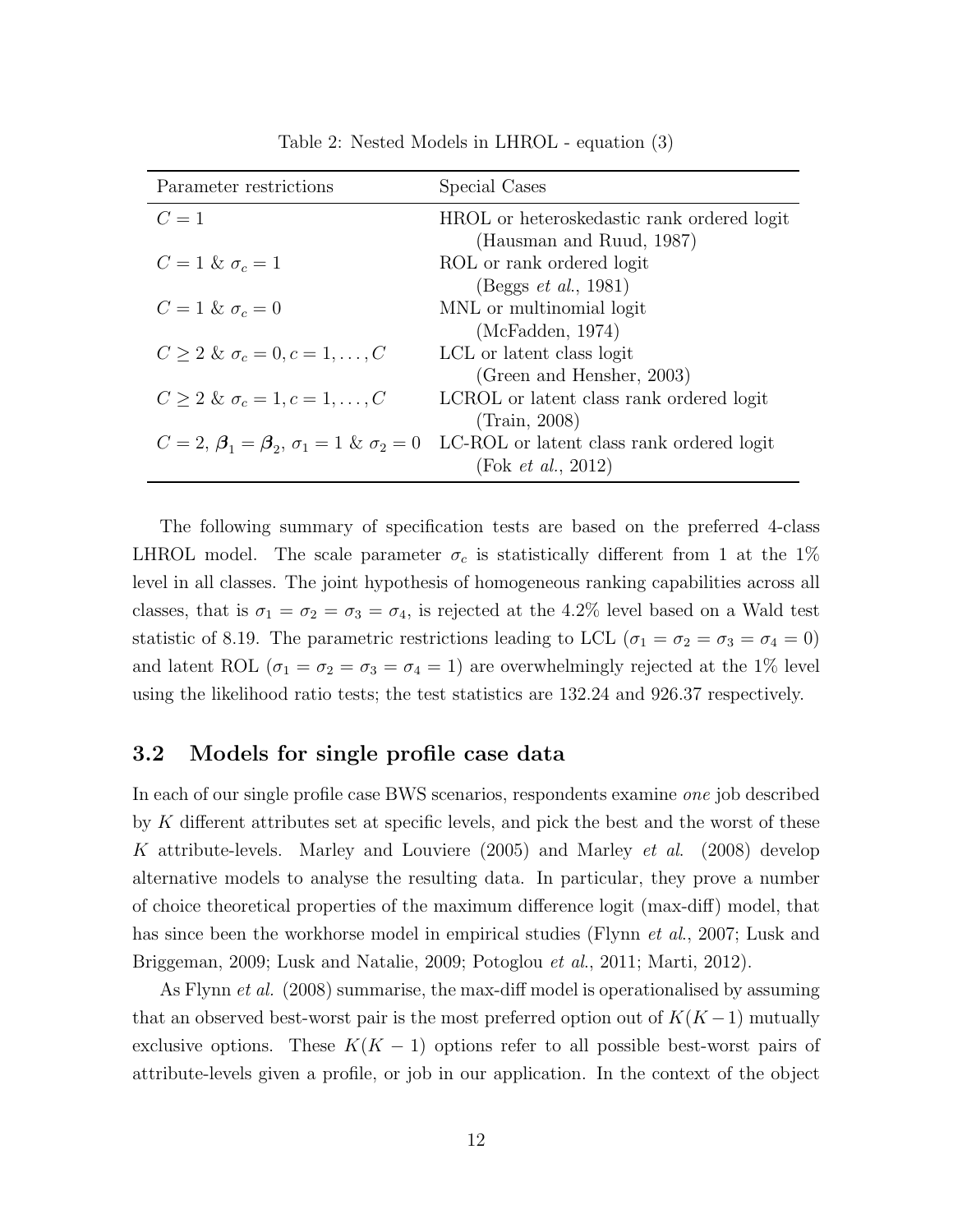case BWS (Flynn, 2010b), which is like the single profile case BWS with only one possible level per attribute, Lusk and Briggeman (2009) explicitly describe it as a form of the latent dependent variable model.

We now extend the description of Lusk and Briggerman (2009) to the single profile case BWS involving several possible levels per attribute. Let respondent n's systematic utility from an attribute-level be denoted  $A_n^{l_k,5}$  Respondent n's response to a profile case scenario depends on the difference in utilities attainable from the candidate best and worst attribute-levels; specifically, she maximises the difference (hence "max-diff") between the utility from the best and the worst attribute-levels. This utility difference can be decomposed into systematic and random components.<sup>6</sup> In the case where attributes  $q$  and  $h$  form the candidate best-worst pair, the corresponding utility difference  $D_{nt}^{\{q,h\}}$  is:

$$
D_{nt}^{\{q,h\}} = \sum_{l_q=1_q}^{L_q} \sum_{l_h=1_h}^{L_h} (A_n^{l_q} - A_n^{l_h}) x_{nt}^{l_q} x_{nt}^{l_h} + e_{nt}^{\{q,h\}}
$$
  

$$
= \sum_{l_q=1_q}^{L_q} \sum_{l_h=1_h}^{L_h} (\alpha_n^{l_q} - \alpha_n^{l_h}) x_{nt}^{l_q} x_{nt}^{l_h} + e_{nt}^{\{q,h\}}
$$
(4)

where the error term  $e_{nt}^{\{q,h\}}$  is independently type I extreme value distributed. The profile subscript j is dropped from attribute-level dummies  $x_{njt}^{l_k}$  since only one profile is shown in each scenario.

The utility difference between any two candidate best-worst pairs will be unchanged when the same constant is added to each parameter  $A_n^{l_k}$ . To achieve identification, one utility parameter needs to be normalised to 0, say for the first level of the first attribute  $A_n^{1_1}$ . Then, each identified parameter can be defined as  $\alpha_n^{l_k} = A_n^{l_k} - A_n^{1_1}$ . Now  $\alpha_n^{l_k} > \alpha_n^{l_k}$ for two different attributes k and l implies  $A_n^{l_k} > A_n^{l_l}$ ; recall that a similar statement cannot be made in the context of equation (1). In this sense, with the single profile case data, we can infer more about the underlying preferences than the multi-profile case

<sup>&</sup>lt;sup>5</sup>We change the notation for utility weights from  $B_n^{l_k}$  to  $A_n^{l_k}$  to emphasise that their scale is normalised with respect to potentially different residual variances. If the same set of primitive utility weights are applied to comparing profiles in the multi-profile case and the best-worst pairs in the single profile case, each  $B_n^{l_k}$  would differ from  $A_n^{l_k}$  by the same factor of proportionality.

<sup>6</sup>Following from footnote 3, the random component here can be interpreted as accounting for fluctuations in the decision maker's state of mind.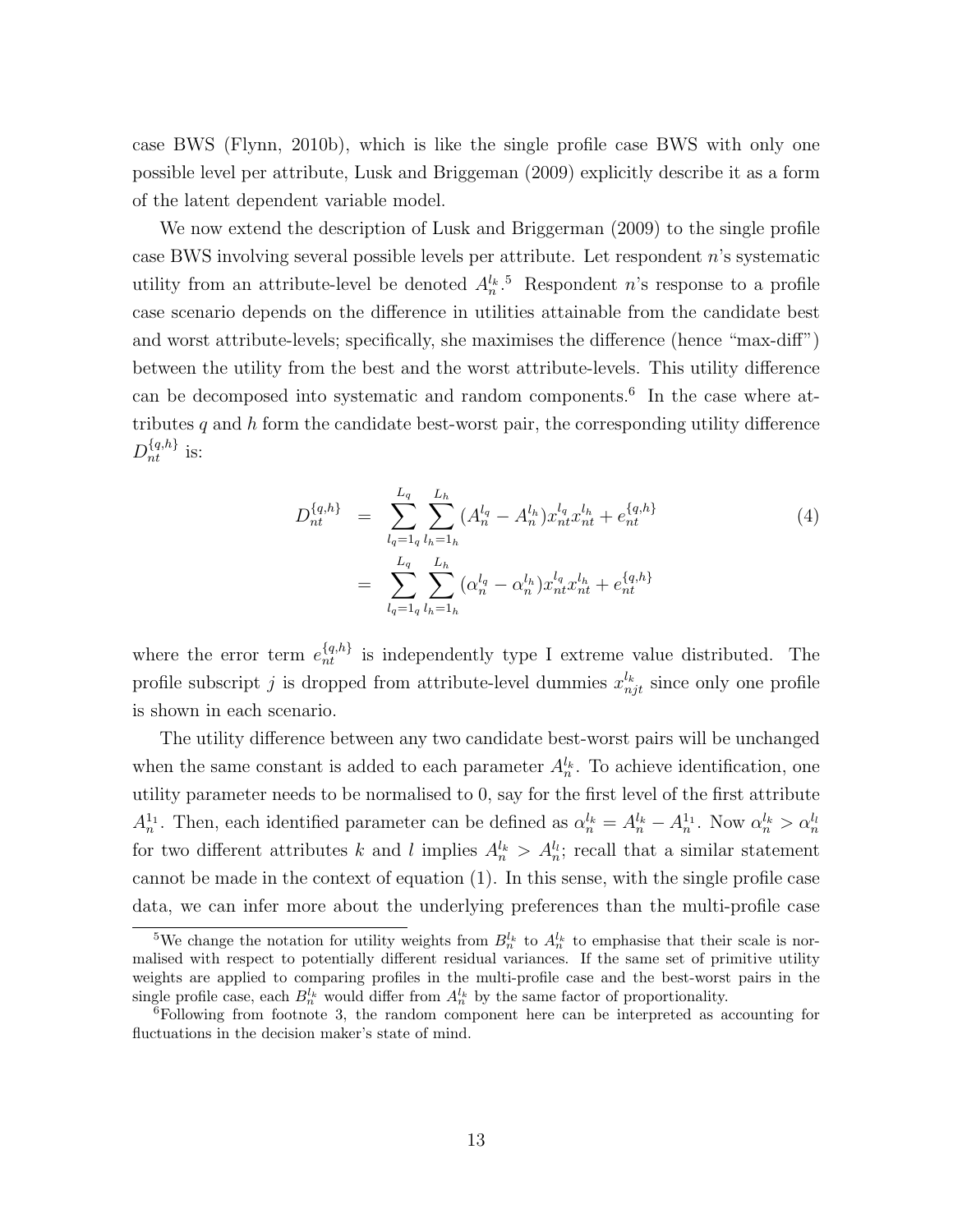data.<sup>7</sup> Intuitively,  $K-1$  more utility parameters can be identified with the single profile case experiment because it elicits preferences over attribute-levels directly, whereas the multi-profile case experiment elicits such preferences only to the extent that betweenprofile variations in attributes' levels affect the ranking of the profiles.

Let  $F_{nt}(\boldsymbol{\alpha}_n)$  denote the likelihood of respondent n's stated best-worst pair in scenario t. Suppose that respondent n has picked q as best and h as worst. Once the identified parameters, collected as vector  $\alpha_n$ , are known, this likelihood can be specified as:

$$
F_{nt}(\alpha_n) = \frac{\exp(\sum_{l_q=1}^{L_q} \sum_{l_h=1}^{L_h} (\alpha_n^{l_q} - \alpha_n^{l_h}) x_{nt}^{l_q} x_{nt}^{l_h})}{[\sum_{k=1}^{K} \sum_{l=1}^{K} \exp(\sum_{l_k=1}^{L_k} \sum_{l_l=1}^{L_l} (\alpha_n^{l_k} - \alpha_n^{l_l}) x_{nt}^{l_k} x_{nt}^{l_l})] - K}
$$
(5)

As in the multi-profile case analysis, the utility parameters are modelled as random draws from a discrete distribution with C distinct classes, to capture inter-personal preference heterogeneity and intra-personal correlations in responses over  $T = 8$  scenarios. The final likelihood of respondent  $n$ 's sequence of responses is specified as a function of the relative frequency of each class c,  $\rho_c$ , and the class-specific utility parameters,  $\alpha_c$ :

$$
L_n(\boldsymbol{\alpha}_1,\ldots,\boldsymbol{\alpha}_C;\rho_1,\ldots,\rho_C)=\sum_{c=1}^C\rho_c\prod_{t=1}^T F_{nt}(\boldsymbol{\alpha}_c)
$$
\n(6)

where  $\rho_C = 1 - \sum_{c=1}^{C-1} \rho_c$ . We call the model specification in equation (6) the latent class max-diff (LMD). LMD nests the standard max-diff model as a special case with one class,  $C = 1$ .

Our preferred LMD has  $C = 7$  classes. As we discuss in Section 3.3, the estimated LMD parameters are transformed to make them comparable to the LHROL estimates. The transformed results are discussed in Section 4 and presented in Table 4 of the Appendix. An earlier draft of this paper provides a summary of untransformed estimates (p. 31, Yoo and Doiron, 2012). As in LHROL, the preferred number of classes has been determined by examining which of 9 alternative specifications, with C varying from 2 to 10, led to the smallest BIC.

The postulated behaviour of the max-diff model may be unrealistic in the present context, as it would have a respondent consider  $132 (= 12 \times 11)$  best-worst pairs in each

<sup>7</sup>We emphasise that this result holds not because the single profile case data allow identifying the absolute level of the utility weight on each attribute-level; the identified parameter  $\alpha_n^{l_k}$  has been explicitly normalised to represent the deviation of  $A_n^{l_k}$  from  $A_n^{1_1}$ . This result holds because the identified parameters preserve enough information on the unidentified parameters to enable the ordinal comparisons of utility weights on different attribute-levels.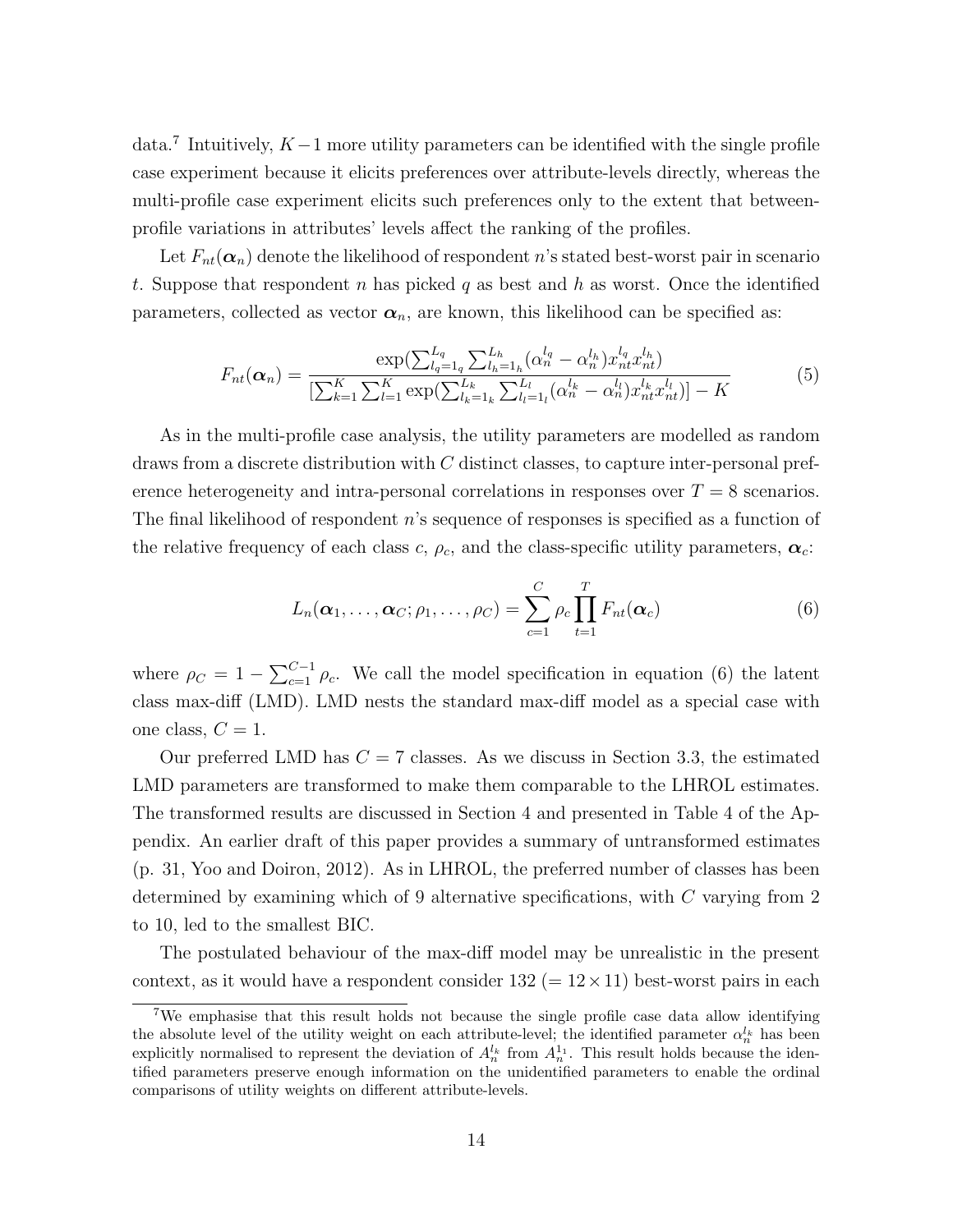scenario. For a sensitivity check, we have also estimated a latent class variant of the sequential best-worst model (Marley and Louviere, 2005) which postulates a simpler choice behaviour: a respondent looks for the best of 12 attribute-levels, and then the worst among the other 11 attribute-levels in two statistically independent steps. This alternative model, however, has a very similar likelihood as the workhorse max-diff model, and leads to almost identical estimates; see our earlier draft (p.17, Yoo and Doiron, 2012) for further comments. Our findings are in line with Flynn *et al.* (2008) who also find the two behavioural models empirically comparable.

### 3.3 Normalisation convention

In LHROL (for multi-profile case data), the utility coefficient on one level of each attribute is normalised to 0. An estimated coefficient measures how much utility changes as the level of the relevant attribute changes from the omitted level to the reported level. For example, the coefficient on excellent quality of care measures the utility difference between excellent and poor qualities of care.

In LMD (for single profile case data), only the utility coefficient on the lowest salary level, \$800 per week, is normalised to 0. An estimated coefficient measures the difference in utilities provided by the relevant attribute-level and the weekly salary of \$800, taking the positive (negative) sign when this attribute-level is (less) preferred to \$800. For example, the coefficient on excellent quality of care is positive when it provides a higher utility than the weekly salary of \$800.

Our analysis focuses on comparisons of the two sets of estimates. For this purpose, the LMD coefficient estimates are transformed to represent the same information as the LHROL estimates. Specifically, the LMD coefficient on a level of each attribute is differenced with the LMD coefficient on the base level of the same attribute, where the base level refers to the omitted level in the LHROL estimation. For example, we difference the LMD coefficients on the excellent quality of care and the poor quality of care to obtain a transformed coefficient, which can be compared with the LHROL coefficient on the excellent quality of care. No transformation is required for salary, as the LMD coefficients on salary levels have already been normalised as deviations from the coefficient on \$800, the omitted salary level in LHROL.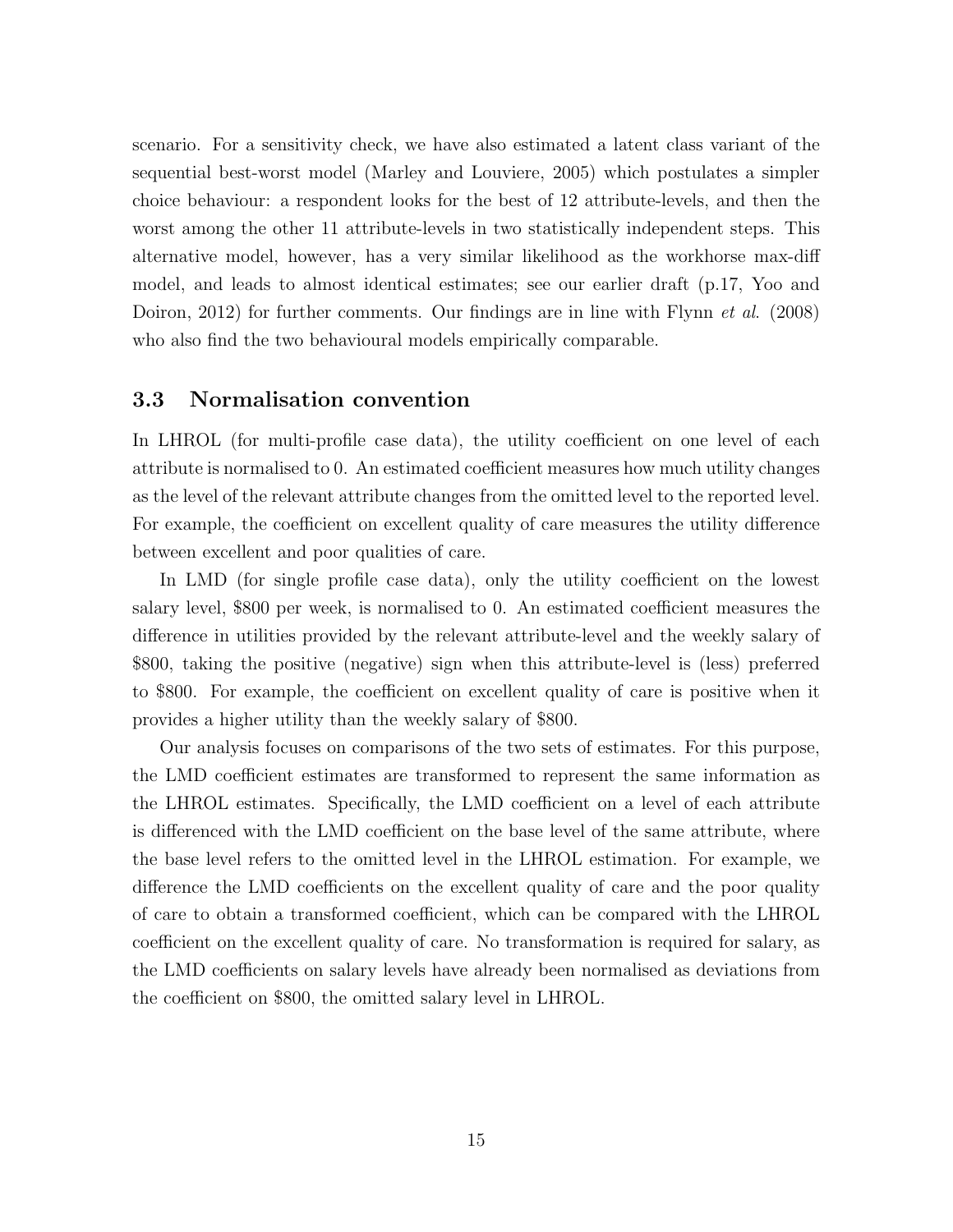# 4 Main findings<sup>8</sup>

As discussed earlier, one advantage of the single profile case best-worst scaling (BWS) experiments over multi-profile case discrete choice experiments (DCEs) is that they yield more information on the underlying preferences. Specifically, since the single profile case BWS collects stated preferences over different attribute-levels directly, it allows identification of parameters that indicate whether a level of one attribute is preferred to a level of another attribute, instead of whether a level change in one attribute is preferred to a level change in another attribute.

However, the two methods may also elicit structurally different information. We begin this section by a discussion of hypotheses on potential differences in preference parameters across the methods. Our reading of the few studies addressing this issue suggests three broad possibilities. The first two relate to the ease of answering the profile case and favour its use, while the third calls for discretion.

First, single profile case responses may be subject to less random noise. The respondent may answer the profile case with greater certainty than the multi-profile case since the former involves consideration of one instead of several hypothetical profiles per scenario. Then, as initially envisioned by Flynn  $et al$  (2007), the single profile case utility coefficients would be a scaled-up version of the multi-profile case coefficients due to the smaller variance in the stochastic component. Without any structural shift in preferences, the relative magnitude of the coefficients on two different attributes would be the same across the two approaches.

Second, the single profile case task may be better understood and more attentively completed. Flynn (2010b) anticipates that the single profile case would be especially useful when the cognitive burden of processing multiple profiles is likely to be excessive. Given the complexity of jobs generally, and our use of many attributes to describe the hypothetical nursing jobs, the survey analysed in this paper provides a good example of such a situation. It is an open question as to what kind of empirical differences the varied cognitive burden may produce. A useful insight comes from a growing number of traditional DCE studies on attribute non-attendance (Cameron and DeShazo, 2008; Greene and Hensher, 2010; Hole, 2011). These studies suggest that people tend to handle the cognitive burden of a choice task by ignoring a subset of presented attributes. If an attribute is ignored in the more complex multi-profile case but taken into account

<sup>8</sup>All estimation results discussed in this section have been obtained using Stata 11.2/IC.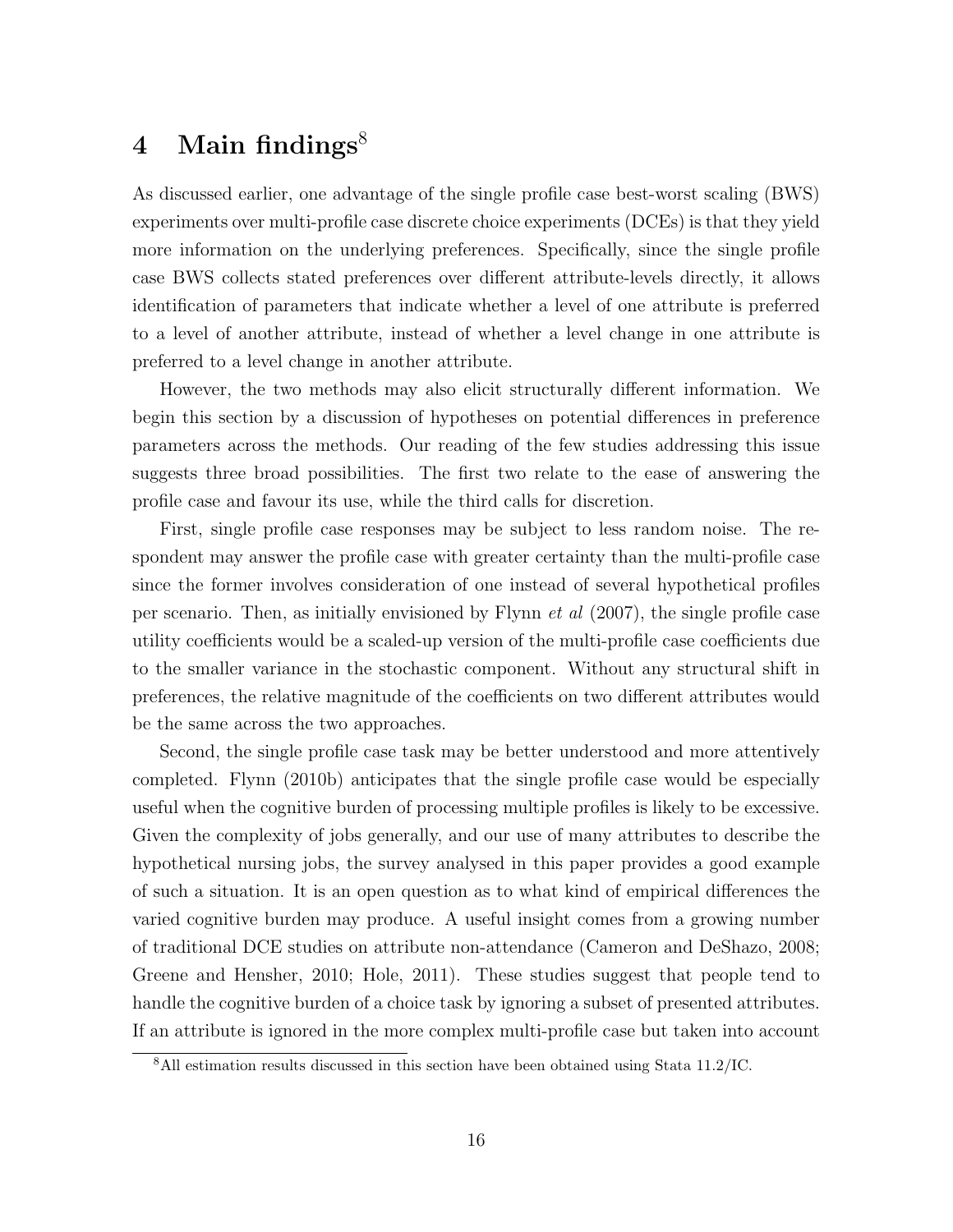in the simpler profile case, its coefficient would have a larger magnitude relative to other coefficients in the latter case.

Third, single and multi-profile cases may elicit inherently different types of preferences. The single profile case asks respondents to state the best and worst attributelevels of a given profile, while the multi-profile case asks respondents to trade off attributes across hypothetical profiles. Flynn (2010a; 2010b) and Flynn et al. (2013) suggest that tradability alters the choice context and may affect the relative magnitudes of the coefficients.<sup>9</sup> In our view, this is similar to effects from reference-dependent preferences in the behavioral economics literature (Kahneman, 2003).

The two studies that provide an empirical comparison of the methods (Potoglou et  $al, 2011$ ; Flynn *et al.*, 2013) find that the single profile case BWS and the multi-profile case DCE primarily yield the first type of discrepancy; that is, the relative magnitudes of the coefficients are preserved. In this sense, the preference structure is maintained across the two methods. Importantly, these studies do not include a monetary attribute.

The discussion of our results begins with a brief summary of findings followed by a more detailed presentation of the evidence. We start by examining to what extent the qualitative conclusions of the earlier studies hold in our data. As the earlier two studies, we find that most of the utility coefficients on non-salary attributes of the nursing jobs are scaled up by a similar proportion as we move from the multi-profile to the single profile case results. However, we also find that the utility coefficients on the monetary attribute (salary) are scaled up by a much smaller proportion; that is, respondents place a higher value on salary gains relative to improvements in other job characteristics when completing the multi-profile task.

Is the different treatment of money driven by the varied cognitive burden? More specifically, is the larger relative weight on the monetary attribute in the multi-profile case due to respondents ranking jobs mainly in order of salary to simplify multi-profile comparisons? Our results do not support this hypothesis. While one preference segment (a latent class of respondents) in our multi-profile case data is consistent with such behaviour, this segment is too small to explain the overall differences. The other classes of respondents also reduce their relative valuation of salary in the profile case task. Moreover, our analysis using an accept/reject DCE embedded at the end of each single profile case scenario further rules out any explanation tied to the cognitive burden of processing several profiles, as the estimates from this simple task are similar to those

<sup>9</sup>We thank an anonymous referee for the material on this point.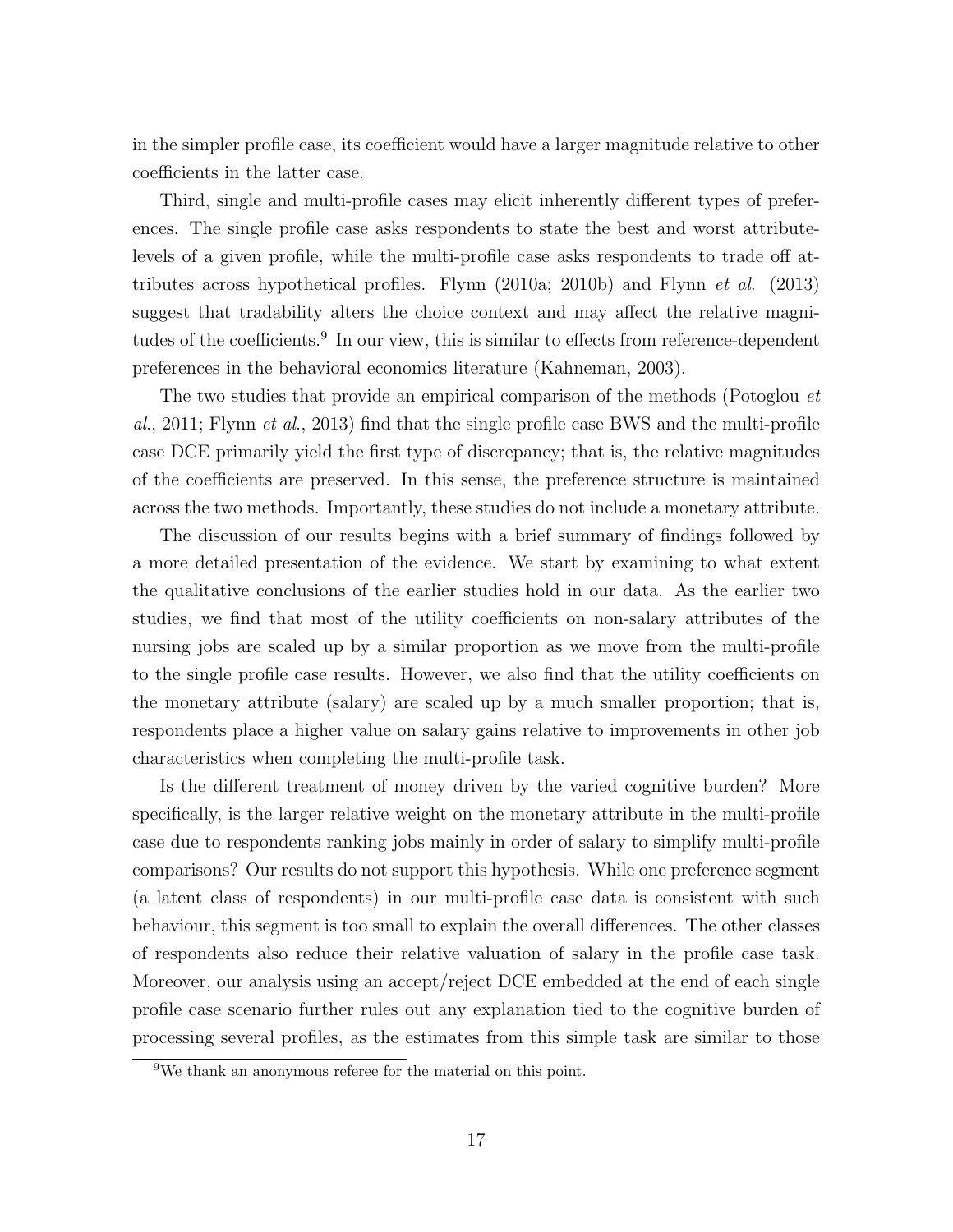from the more complex multi-profile case. (More details on this survey question are provided below.)

The question then arises as to whether the two methods elicit different aspects of preferences because the multi-profile case introduces tradability. While this possibility is difficult to refute and provides a valid starting point for discussion, it does not address the question of why salary is unlike other characteristics. We speculate on more specific mechanisms by placing our findings in the context of related examples from experimental economics and stated preference analyses.

# 4.1 Differential treatment of salary

As mentioned above, our results are comparable to previous studies for non-monetary attributes in that most of the utility coefficients are scaled up by a similar proportion as we move from the multi-profile case to the single profile case results. The different treatment of money across the two methods is a new finding that went undetected in the earlier studies as their profiles included only non-pecuniary attributes.

Our preferred panel data models are the latent class max-diff (LMD) with 7 classes for the single profile case data and the latent class heteroskedastic rank-ordered logit (LHROL) with 4 classes for the multi-profile case data. Utility coefficients vary across classes in each model, and there is no exact correspondence between classes across the two approaches. We average utility coefficients across classes within each model using the class shares as weights, and analyse the resulting set of averages as summary statistics for the preferences elicited by each method. Figure 3 plots the average LMD coefficients against the corresponding average LHROL coefficients.<sup>10</sup>,<sup>11</sup> All but one of these averages are significant at the  $1\%$  level; the exception, the average LMD coefficient on public hospital (public hosp), is significant at the  $6\%$  level.<sup>12</sup>

Figure 3 shows that differences between preferences elicited by the two methods cannot be entirely explained by a shift in the error variance, capturing less random noise in the profile case data. If they could, the points in this figure would be (1)

<sup>&</sup>lt;sup>10</sup>Detailed estimates are available in the Appendix. Section 3.3 describes how the LMD coefficients are transformed for comparability with the LHROL coefficients.

 $11$ An anonymous referee pointed out that the use of a bivariate plot to summarise the estimated coefficients of two different choice models dates back to Swait and Louviere (1993).

<sup>&</sup>lt;sup>12</sup>Our earlier draft (p. 21, Yoo and Doiron, 2012) presents the results from the simple max-diff and HROL models that ignore unobserved heterogeneity. The results from these simple models closely resemble those in Figure 3; the main difference is a decrease in scale which is expected since omitted preference heterogeneity increases unexplained variances (Revelt and Train, 1998).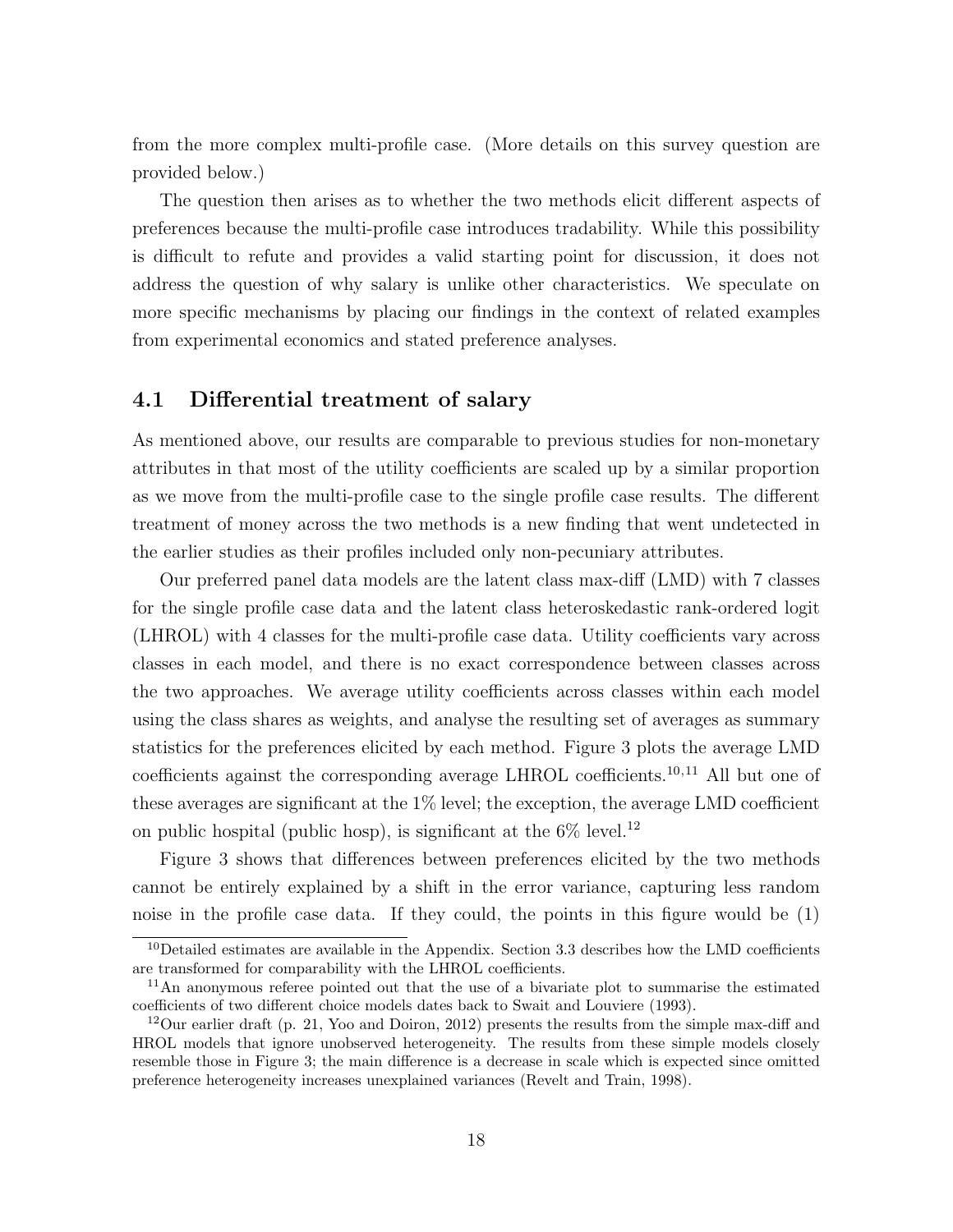

Figure 3: single profile case vs multi-profile case coefficients

located above the dotted line with unit slope, indicating that the LMD averages are bigger than their LHROL counterparts and (2) clustered around a single steeper line with slope representing the common proportion by which the LMD coefficients are scaled up. Only the first pattern is observed.

Figure 3 also shows that the relative utility gains from two different non-salary characteristics is much more robust across data sets than relative gains involving salary and non-monetary characteristics. The bold line with the slope of 7.1 is the best fit line through the origin and the average coefficients on non-salary attributes excluding "public hospital", the characteristic that is only marginally significant in LMD. These averages are closely scattered around the bold line, whereas the average coefficients on salary levels are located far below it. In fact, the salary coefficients are very closely clustered around another line with slope equal to 3.5, suggesting that they are scaled up by roughly half as much as the non-salary coefficients.

In other words, the respondents seem to value salary gains more in relative terms when completing the multi-profile case than the single profile case. A key implication is that the rankings of average utility gains from salary and other characteristics could be reversed depending on which data set is analysed. The different treatment of salary, a monetary attribute, is especially important given the use of willingness-to-pay measures in applied work. The dollar valuation of improvement in a non-monetary attribute is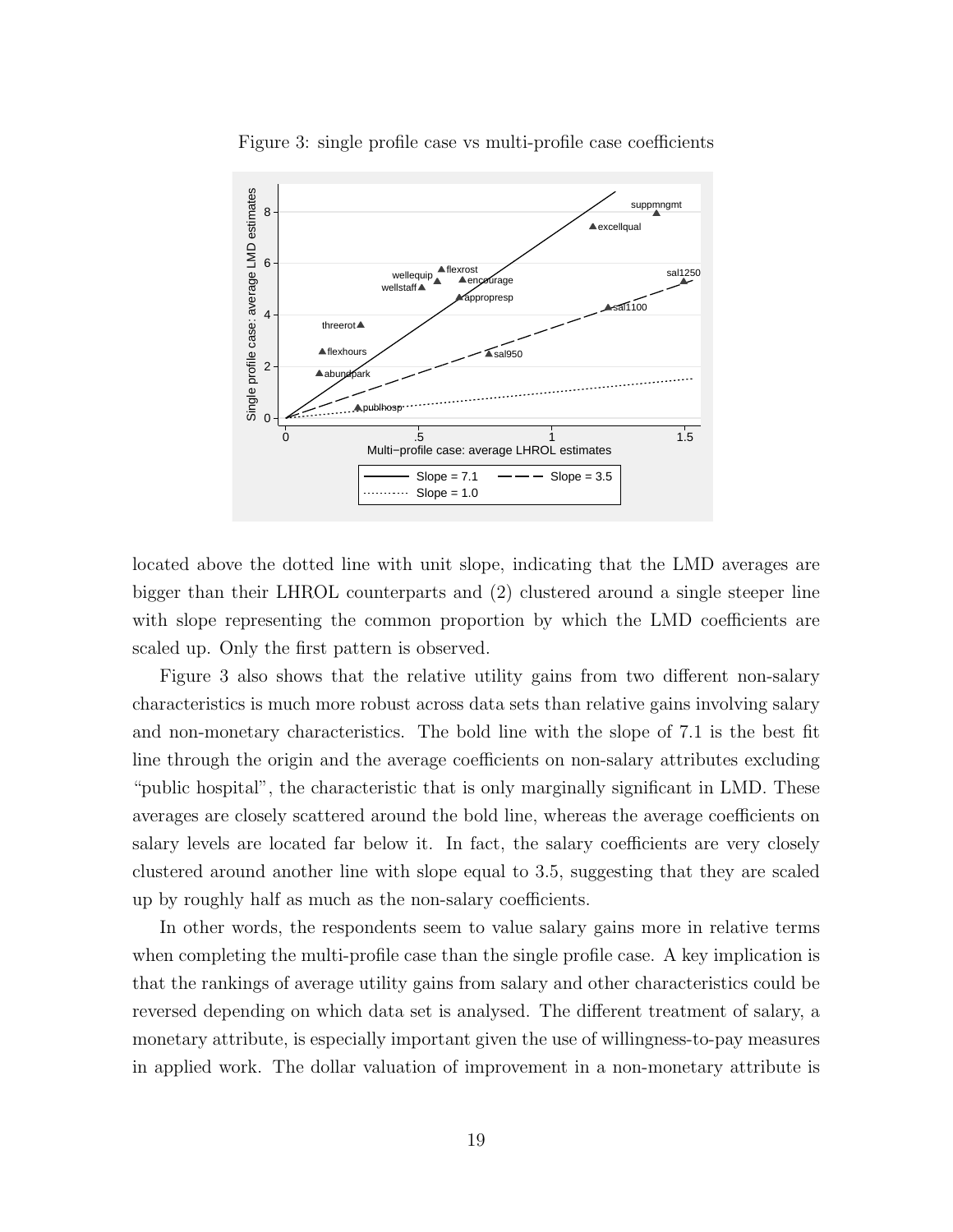usually derived from a ratio of the utility coefficient on this attribute to the marginal utility of money (the coefficient on salary). The slopes of the bold and dashed lines in Figure 3 indicate that such dollar measures can double as we move from the multi-profile to the single profile case.

# 4.2 Varied cognitive burden as a potential explanation

That respondents evaluate only one profile at a time has often been emphasised as a potential advantage of the single profile case BWS (Flynn et al., 2007; Flynn, 2010a; Flynn, 2010b; Potoglou et al., 2011; Marti, 2012). Is the greater valuation of salary in the multi-profile case driven by the cognitive burden involved in the processing of several profiles at once? We examine this possibility using two types of evidence. First, we investigate if our results are consistent with a specific form of decision heuristic derived from the growing literature on information processing strategies in DCEs (Cameron and DeShazo, 2008; Greene and Hensher, 2010; Hole, 2011; Lagarde, 2013). Second, we analyse data from a simple yes-or-no question which asks respondents whether they would accept or reject a particular job. They are asked this question for each job presented as a single profile case scenario (see Figure 1 for an example). Since this accept/reject DCE involves only one hypothetical job at a time, and each of these jobs is a single profile case scenario, we would expect the accept/reject DCE results to be comparable to the single profile case results, based on the level of cognitive difficulty.

We now turn to the first set of findings. The hypothesis is that salary influences multi-profile case responses to a greater extent because respondents rank jobs based mostly on salary as a way of handling the extra cognitive burden. Note that the same simplifying strategy cannot be applied in the single profile case, since salary must be compared with at least one other attribute to state the best and worst aspects of a job. Also, given our experimental design, each of three jobs in a multi-profile case scenario offers a distinct salary level; hence, salary can always be used to rank the three jobs.

As detailed next, we do find a preference class in the multi-profile case data which is consistent with such behaviour, and some evidence that people in this class pay more attention to non-salary attributes during the single profile case experiment. However, this class is too small to drive the overall result and we find that the relative undervaluation of salary gains in the single profile case is a wide phenomenon found in all preference classes. The finding requires more general explanations than a specific heuristic.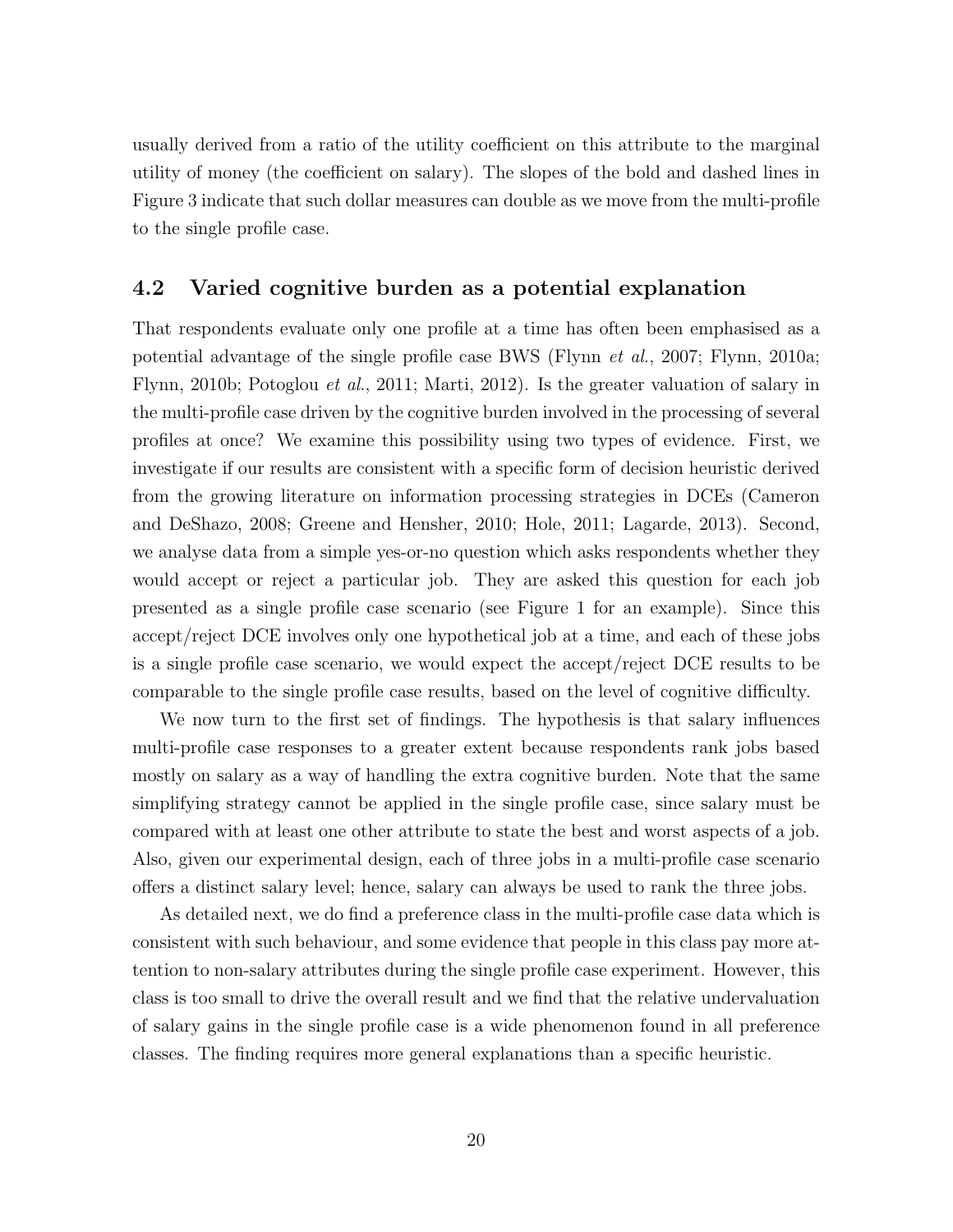Following Hensher and Greene (2010) who interpret heuristics as a particular form of preferences, our analysis begins by examining whether a class with very large coefficients on salary levels and small coefficients on non-salary attributes exists in LHROL (for multi-profile case data), but not in LMD (for single profile case data).

Figure 4 displays the LHROL coefficients for its four preference classes. In each panel, the horizontal axis labels attribute-levels and the vertical axis measures coefficient magnitudes.<sup>13</sup> Class 4, albeit with a small share of the population at  $14\%$ , indeed seems to capture individuals who rank jobs mainly in order of salary levels; we observe very big spikes in the last three columns depicting the coefficients on salary levels \$950, \$1100 and \$1250, and much smaller bars in other columns. To aid interpretation, consider someone in Class 4 who faces two jobs. Job I pays \$800 per week (smallest in our design) but has the best possible non-salary characteristics: excellent quality of care, supportive management, and so on. Job II pays a higher salary but has the worst possible non-salary characteristics. When job II pays \$1250, this person has a 0.78 chance of choosing it. When job II pays \$1100, she still has a 0.57 chance of choosing it, despite disadvantages in all other aspects.

Figure 5 plots the LMD coefficients for its seven preference classes.<sup>14</sup> The axes of each panel convey the same information as before. There is no class which shows extreme concerns for salary gains as LHROL Class 4 does. Most tellingly, Class 5 in the LMD model is the only class that places the salary increase to \$1250 above any other non-pecuniary improvement. Yet, in the context of the earlier thought experiment, even this class is more likely to choose Job I than Job II paying \$1250; it can be easily seen that the combined height of coefficients on non-pecuniary attributes easily exceeds the height of the coefficient on \$1250. More generally, only Class 6 with a population share of 0.12 stands out in terms of likely information processing strategy. This class has small coefficients on all attributes, suggestive of a large error variance, and may capture people who expend minimal attention on the evaluation of a profile; with no obvious rule to rank attributes of the same job, some people may give responses after a very casual evaluation.

The evidence so far is consistent with the view that LHROL Class 4 captures people who use salary to simplify the multi-profile case task. In our earlier draft (p. 26, Yoo and Doiron, 2012), we complement this population-level analysis with an individuallevel analysis, which further suggests that the salary-focused respondents in the multi-

<sup>13</sup>Table 3 in the Appendix reports the estimates.

<sup>&</sup>lt;sup>14</sup>Table 4 in the Appendix presents the estimates.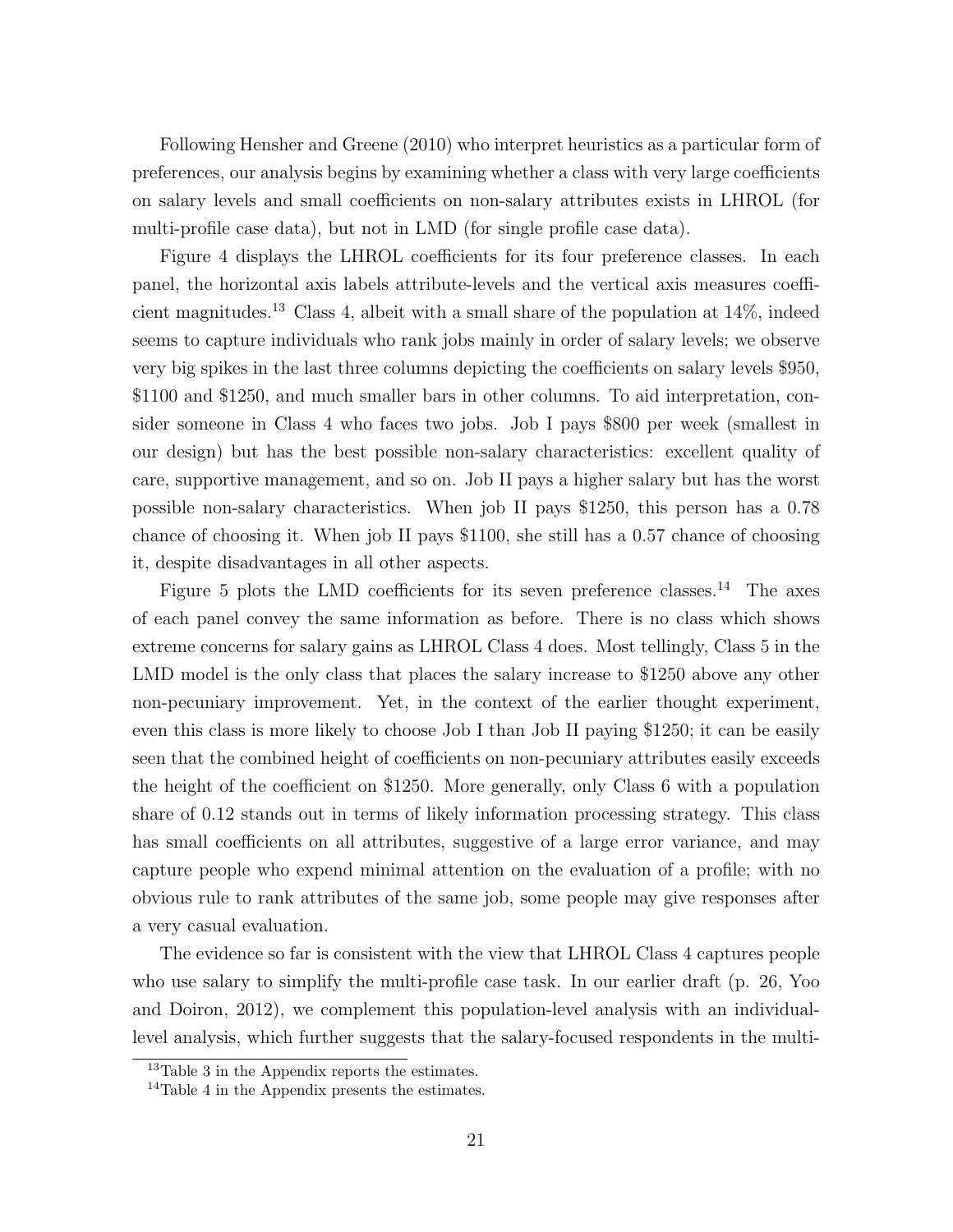

Figure 4: LHROL coefficient estimates (multi-profile case data)

profile case data have examined all attributes more attentively during the profile case experiment. Briefly, we consider someone whose multi-profile case responses are best described by LHROL Class 4, and ask which LMD classes best describe the same person's single profile case responses. Of 74 such individuals, only 18 are matched with LMD Class  $6.^{15}$ 

 $15$ For this purpose, we compute posterior class membership probabilities (p357, Train, 2009), and match the person with the class giving the highest posterior probability in each model. Specifically,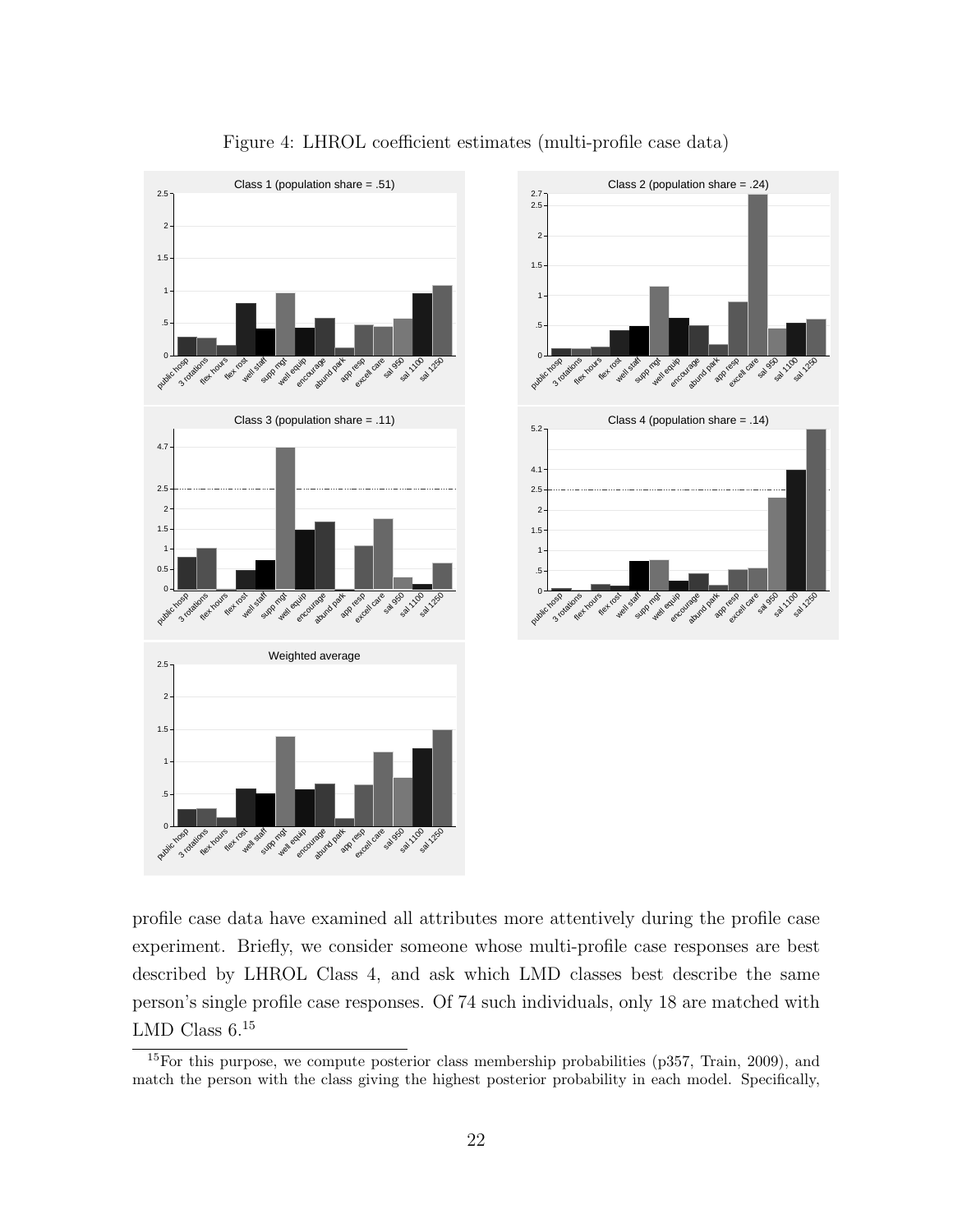

Figure 5: LMD coefficient estimates (single profile case data)

suppose that there are C classes in total. Person n's posterior probability of membership in class c is given by  $\phi_c L_{nc}/(\sum_{k=1}^C \phi_k L_{nk})$  where  $\phi_k$  is the population share of class k and  $L_{nk}$  is the likelihood of observing her sequence of choices given she is in class k.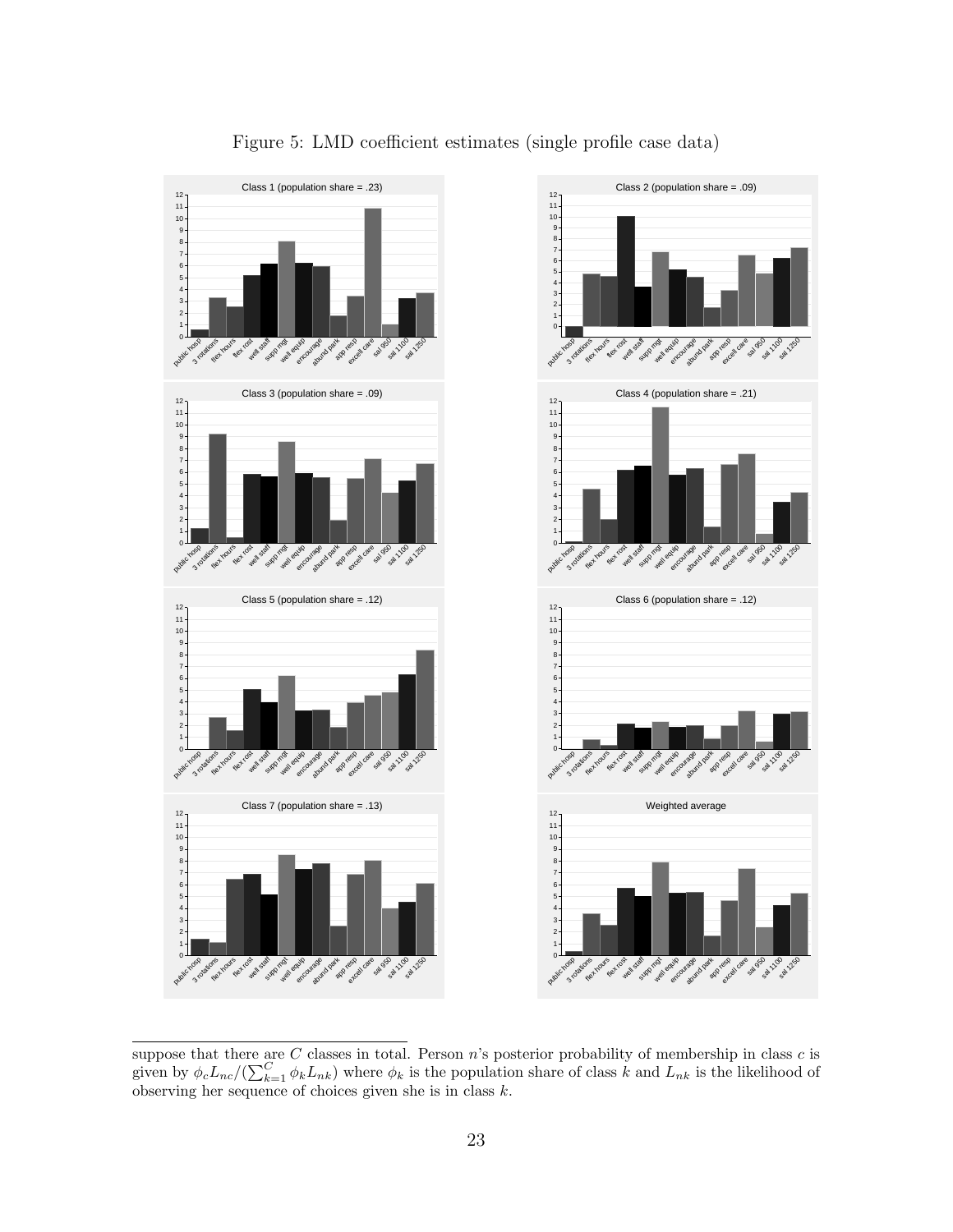A broader comparison of preference classes in the two data sets suggests that the relative undervaluation of salary gains in the single profile case is a wide phenomenon. Figure 4 shows that LHROL Class 1 contains a majority (51%) of the population who show no striking taste for a specific attribute. This majority class values the largest salary increase (to \$1250) more than any non-pecuniary gain, and the second largest increase (to \$1100) more than all but one of non-pecuniary gains. By contrast, Figure 5 shows that all LMD classes, excluding Class 5 with a 12% share, value many of nonpecuniary gains more than such large salary gains. These results suggest that even those who do not exploit salary as the primary job ranking criterion value salary gains less during the single profile case experiment.

We now turn to the the second set of findings that incorporate data from a small DCE presented at the end of each single profile case scenario. Specifically, the respondent is asked to indicate if she is willing to accept the very job whose best and worst aspects she has stated. Figure 1 shows an example. For anyone who has a view on what kind of job is acceptable, this DCE should be considerably easier than the multi-profile case experiment. The person need not process two extra jobs that vary over scenarios and she only needs to consider if the job she has already evaluated provides at least her own reservation utility. Whether her view is realistic or not influences this DCE's external validity, not its comparative ease over the multi-profile case experiment.<sup>16</sup>

We specify a random effects (RE) logit model of the accept/reject DCE outcome, using job characteristics as regressors. The model intercept follows a normal distribution to accommodate interpersonal variations in the reservation utility or acceptability threshold. Figure 6 plots the RE logit coefficients against the average LHROL coefficients.<sup>17</sup> The two sets of coefficients are very similar in scale; they are closely clustered around the best fit line from the origin that has the slope of 0.8.<sup>18</sup>

Most importantly, the RE logit and LHROL coefficients agree on how much the two largest salary gains (\$1100 and \$1250) are valued relative to major non-salary determinants of job choices: supportive management (supp mgt), excellent quality of care

<sup>&</sup>lt;sup>16</sup>Nevertheless, the survey participants have considerable knowledge or at least strong beliefs regarding entry level jobs for nurses. Many of them have worked as nursing aides and their program includes a practicum where students get on-the-job experience. See Doiron  $et. al.$  (2011) for more details.

<sup>&</sup>lt;sup>17</sup>In the RE logit, the intercept's standard deviation and all slope coefficients are significant at the 1% level, except those on three clinical rotations (3 rotations), well equipped (well equip) and abundant parking space (abund park).

<sup>&</sup>lt;sup>18</sup>The same qualitative conclusion holds whether unobserved coefficient heterogeneity in the multiprofile case data is modelled or not. When plotting the RE logit estimates against the simpler HROL estimates, the best fit line yields a slope of 1.1.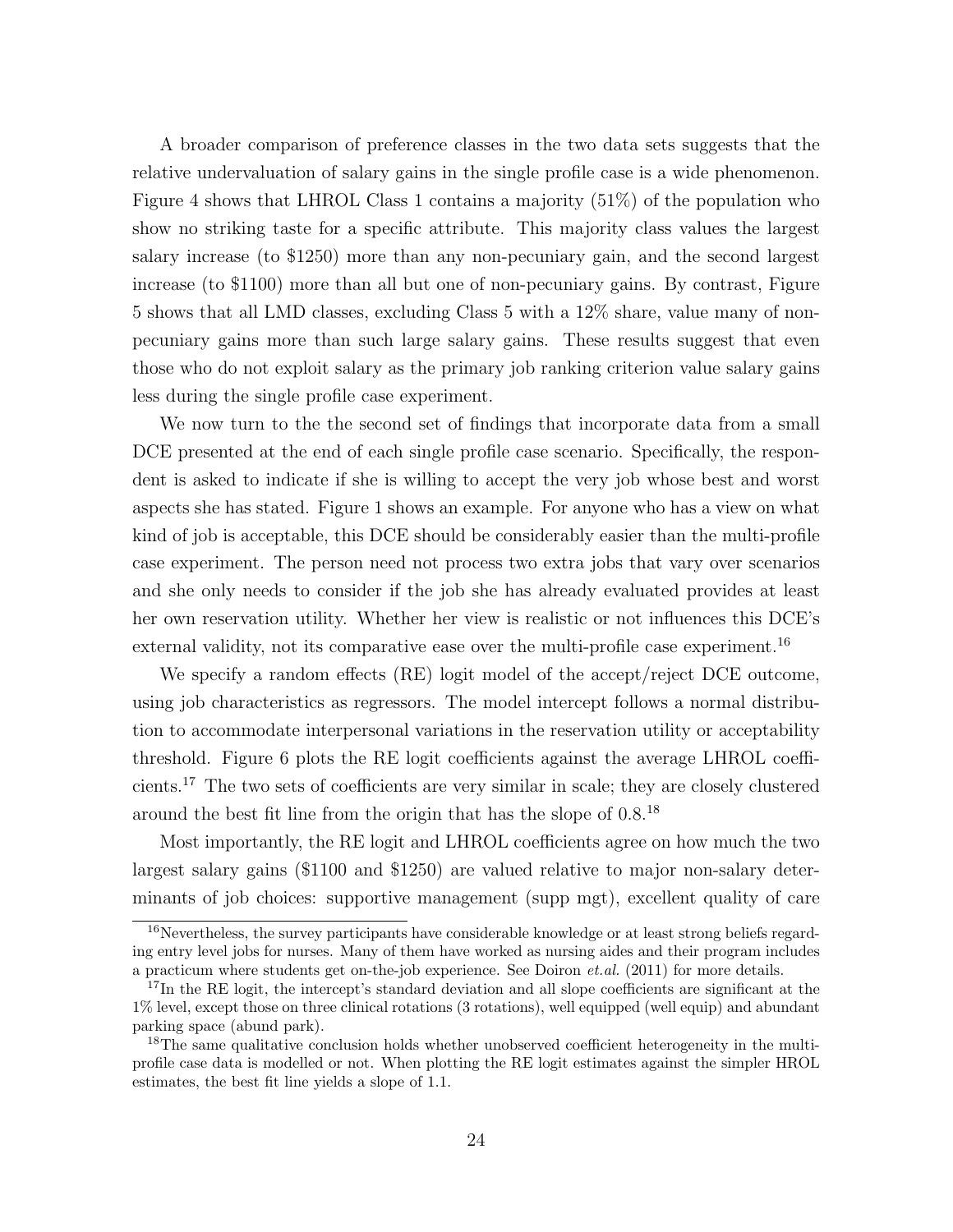

Figure 6: accept/reject DCE vs multi-profile case coefficients

(excell care), encourage professional development (encourage) and appropriate responsibility at work (app resp). Figure 6 indicates that any pair of these coefficients has roughly the same ratio in the accept/reject DCE and the multi-profile case experiment. These findings do not support the hypothesis that it is the extra cognitive burden in the multi-profile case that led to the relative overvaluation of salary gains in Figure 3.

# 4.3 Other explanations

The preceding analysis suggests that justifications for greater preferences for salary gains in the multi-profile case should go beyond the processing of larger amounts of information. We close this section with a discussion of alternative explanations. Distinguishing among various behavioral hypotheses would require experiments specifically designed for the task; we also offer a few thoughts on such possible experiments as future avenues of research.

Flynn (2010b) is a rare study which explicitly speculates on why structural differences can be expected in the preferences elicited by the single and multi-profile case methods. Our reading of his argument is that the two methods invoke different choice contexts since attribute-levels are like tradable goods in the multi-profile case but not in the single profile case. What is valued in the presence of tradability could be different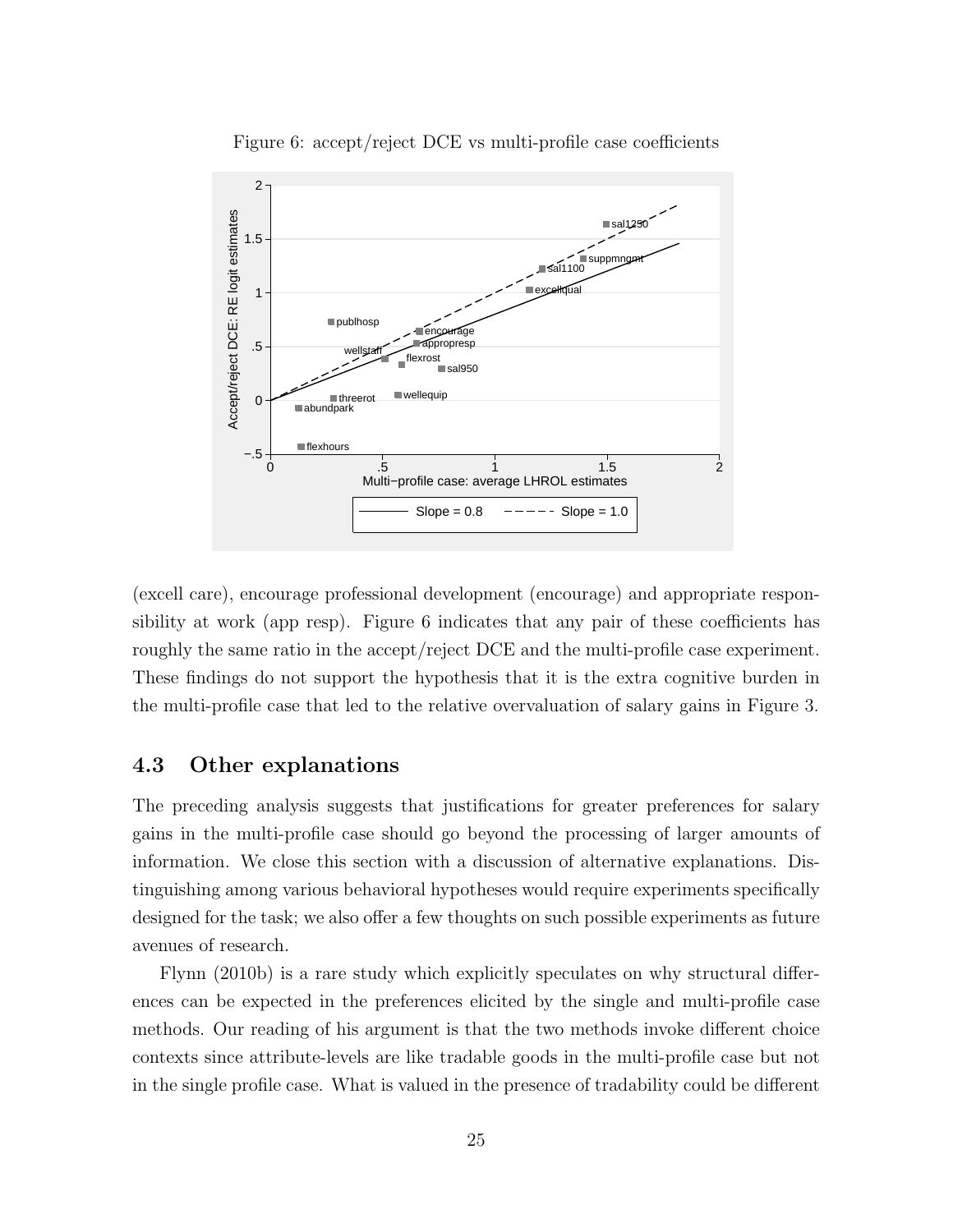from what is valued in the absence of it. Flynn et al. (2013) investigate this hypothesis empirically in a health-related quality of life study with senior citizens, but as mentioned previously they find little evidence that the contextual variation influences the relative valuation of different attributes. Using Flynn's hypothesis to explain our findings requires consideration of why tradability affects salary and non-salary attributes to different extents.

The concept and importance of tradability may be related to reference-dependent preferences in the area of behavioral economics (Kahneman, 2003). Evidence from lab and field experiments shows that the point of reference influences the monetary valuation of a good, sometimes with surprising results. People may have evaluated the job in a single profile case scenario as the only offer in hand, whereas they are unlikely to use as the point of reference any particular one of the three job offers that a multi-profile case scenario presents. Once the job is perceived as given, the non-salary characteristics could increase in monetary value.<sup>19</sup> A test of this explanation could proceed with a random allocation of two contextual prompts to single profile case respondents, which would include one stating that the job is the only available offer and the other stating that it is but one of several, and comparing the preferences elicited by each treatment method with those elicited by the multi-profile case method.

An explanation more specific to our context is that the shift in preferences towards non-salary attributes in the single profile case is due to the need for direct comparisons with salary. There is a social connotation associated with certain attributes (for example, excellent quality of patient care) and several other non-salary characteristics are related to a nurse's ability to perform well in the job. Suppose for example that a single profile case hospital has the reputation for an excellent quality of patient care and pays \$1250 per week. Even when the respondent regards such salary as the best aspect, she may be hesitant about stating so, to avoid revealing that she places her monetary rewards above the welfare of the patients. In the multi-profile case, because the respondent chooses best and worst jobs which differ in several aspects, the monetary value placed on non-monetary attributes is not so evident. The validity of this line of explanation could be tested by comparing single and multi-profile case experiments on objects with a price attribute and less pro-social elements, for example different knee injury treatment options as in Bryan et al. (2000).

<sup>&</sup>lt;sup>19</sup>This is an example of endowment effects. For a recent contribution to this literature, see Ericson and Fuster (2011).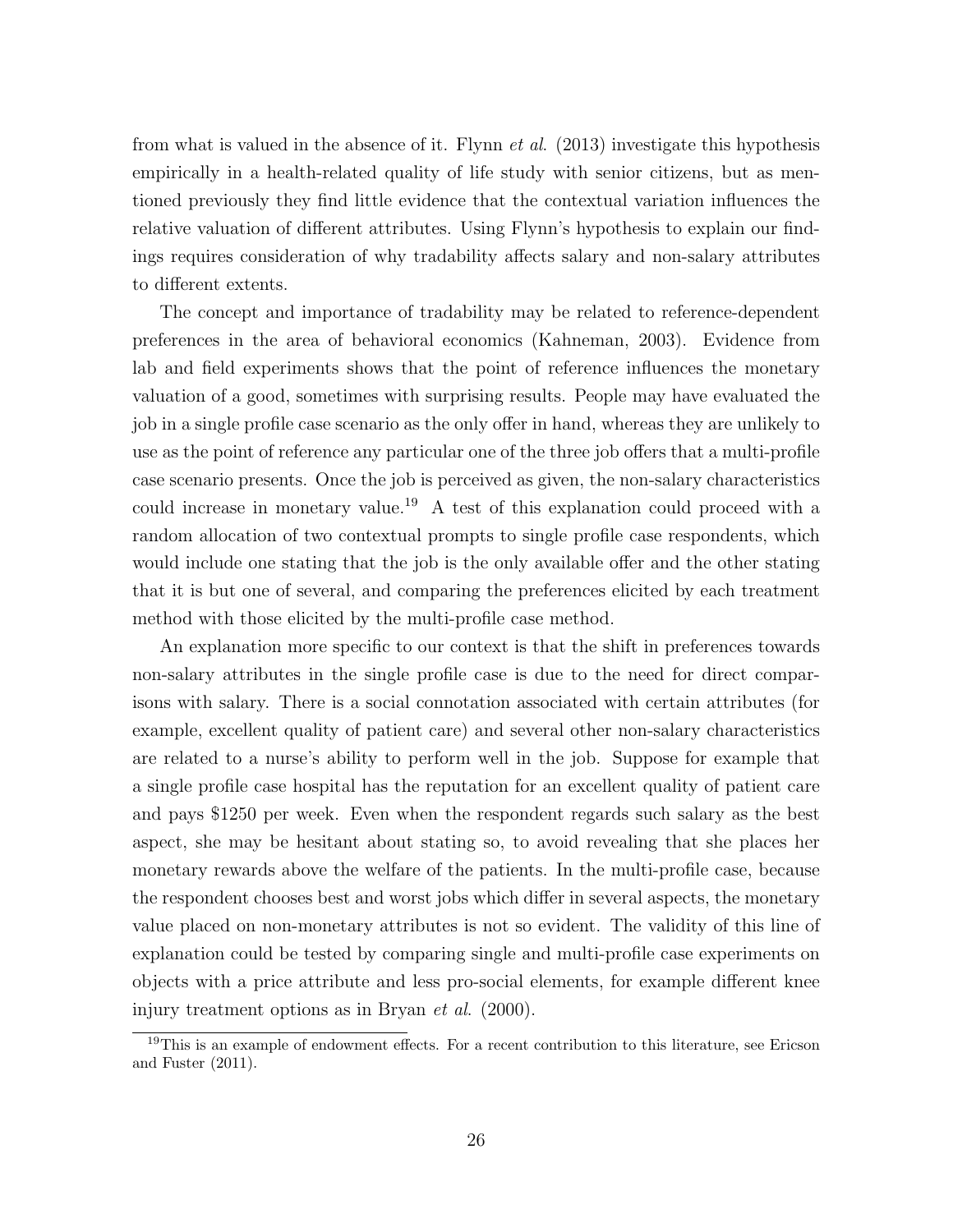Finally we note that our results are consistent with results from comparative studies on willingness-to-pay (WTP) derived using multi-profile DCEs and different contingent valuation methods. As summarised in Ryan and Watson (2009), a more direct elicitation format tends to generate a smaller WTP for an intervention. Translated in terms of our application, this means that a more direct elicitation format leads to a lower dollar valuation of improvements in non-salary characteristics. The multi-profile case, which prompts trading off attributes across profiles, is indeed a more direct way to elicit how much salary gains a person is willing to forgo for a better non-salary characteristic; the single profile case collects more primitive information on what attribute-level is preferred to another, which we then use to infer trade-offs. This aspect of the two cases can also be seen from the need to transform the profile case parameters for comparability with the multi-profile case parameters (see the earlier discussion in Section 3.3). To our best knowledge, there are no behavioral explanations to date for these latter findings.

# 5 Conclusion

We have analysed stated preference data from two different discrete choice experiments (DCEs): multi-profile case best-worst scaling (BWS) which, like traditional DCEs, involves choices over several profiles, and single profile case BWS which involves choices over attributes of a given profile. In our application, a profile is an entry-level nursing job. That respondents need to process only one profile at a time, and may thus understand single profile case tasks better, has been often advanced as an advantage of the single profile BWS method. Also, the ability to identify additional utility parameters can make the single profile case BWS a profitable alternative to multi-profile DCEs. For example, in relation to our application, suppose that hospital managers are considering how best to allocate a fixed budget to the design of new nursing jobs meant to attract nurses away from non-nursing jobs. A relevant multi-profile DCE may be hard to design, because jobs in different occupations are best described by different attributes. A single profile case BWS experiment would provide useful inputs by allowing inference of attribute-levels which are more preferred than others, thereby highlighting key features an attractive nursing job needs to possess.

We find that when restricting attention to non-pecuniary attributes, the relative valuation of different non-pecuniary gains remains fairly stable across the two cases. In contrast, the elicited preferences over gains in pecuniary (salary) and non-pecuniary at-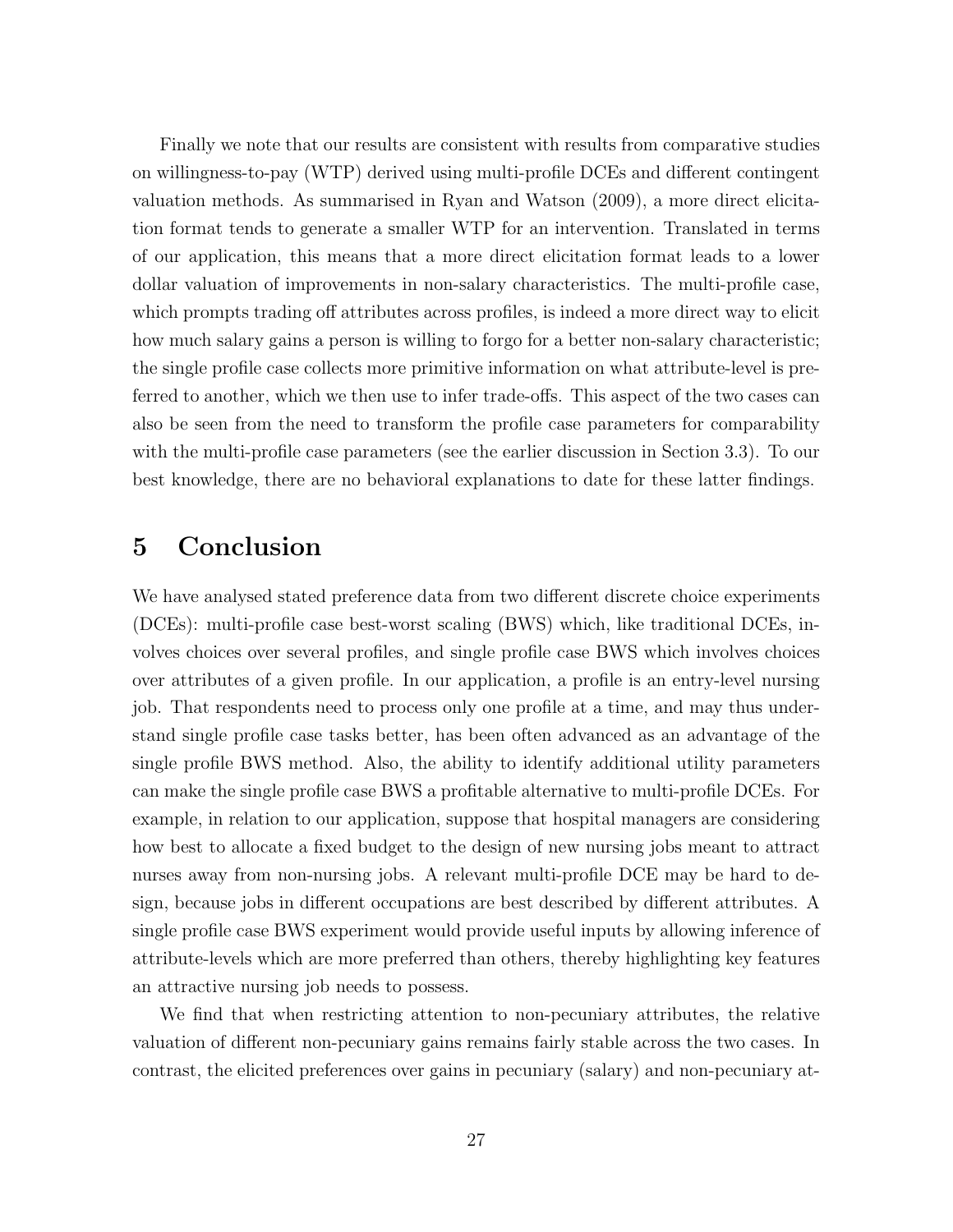tributes vary substantially, with the multi-profile case analysis indicating much stronger preferences for pecuniary gains. Our results, however, show that the differential treatment of salary requires explanations which go beyond different amounts of information the respondents need to process in the two experiments. An economic analysis is mostly concerned with objects which involve both pecuniary and non-pecuniary aspects. In this respect, our analysis suggests that if the single profile case BWS is to become a broadly accepted method, empirical evidence from more specialised studies is needed to inform why profile and multi-profile DCEs may elicit different preferences for the two distinct aspects. It is hoped that our earlier discussion will provide a basis for future research in this direction.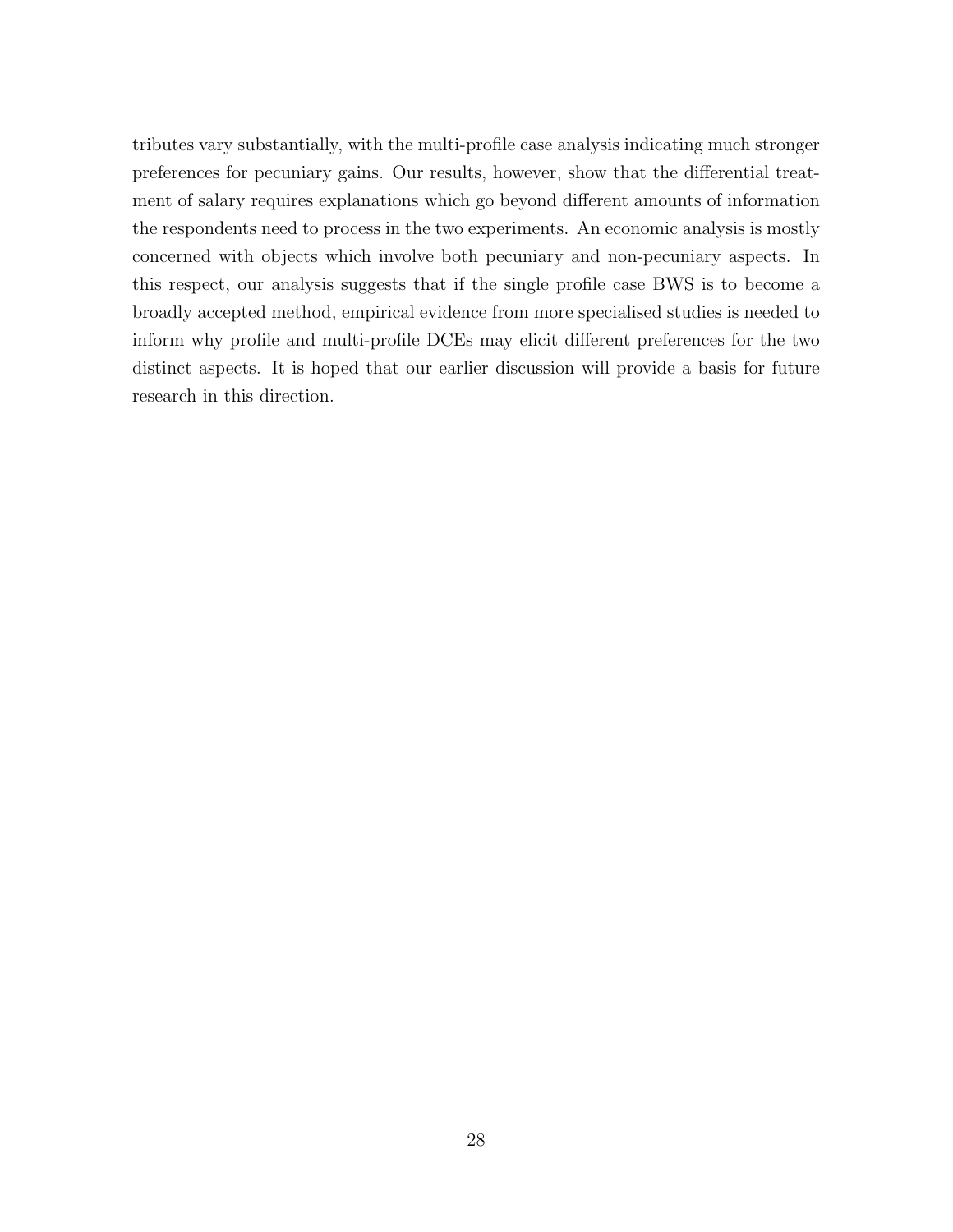# References

Beggs S, Cardell S, Hausman J. Assessing the potential demand for electric cars. Journal of Econometrics 1981; 16; 1-19.

de Bekker-Grob E, Ryan M, Gerard K. Discrete choice experiments in health economics: a review of the literature. Health Economics 2012; 21; 145-172.

Bryan S, Gold L, Sheldon R, Buxton M. Preference measurement using conjoint methods: an empirical investigation of reliability. Health Economics 2000; 9; 385-395.

Cameron T, DeShazo J. Differential attention to attributes in utility-theoretic choice models. Journal of Choice Modelling 2008; 3; 73-115.

Caussade S, Ortuzar J, Rizzi L, Hensher D. Assessing the influence of design dimensions on stated choice experiment estimates. Transportation Research Part B 2005; 39; 621- 640.

Dockery A, Barns A. Who'd be a nurse? some evidence on career choice in Australia. Australian Bulletin of Labour 2005; 31; 4; 350-383.

Doiron D, Hall J, Kenny P, Street D. Job preferences of students and new graduates in nursing. 2011; CHERE Working Paper 2011/2.

Ericson K, Fuster A. Expectations as endowments: evidence on reference-dependent preferences from exchange and valuation experiments. Quarterly Journal of Economics 2011; 126; 1879-1907.

Fok D, Paap R, Van Dijk B. A rank-ordered logit model with unobserved heterogeneity in ranking capabilities. Journal of Applied Econometrics 2012; 27; 831-846.

Flynn T, Louviere J, Peters T, Coast J. Best-worst scaling: what it can do for health care research and how to do it. Journal of Health Economics 2007; 26; 171-189.

Flynn T, Louviere J, Peters T, Coast J. Estimating preferences for a dermatology consultation using best-worst scaling: comparison of various methods of analysis. BMC Medical Research Methodology 2008; 8; 76.

Flynn T. Using conjoint analysis and choice experiments to estimate QALY values. Pharmacoeconomics 2010a; 28; 711-722.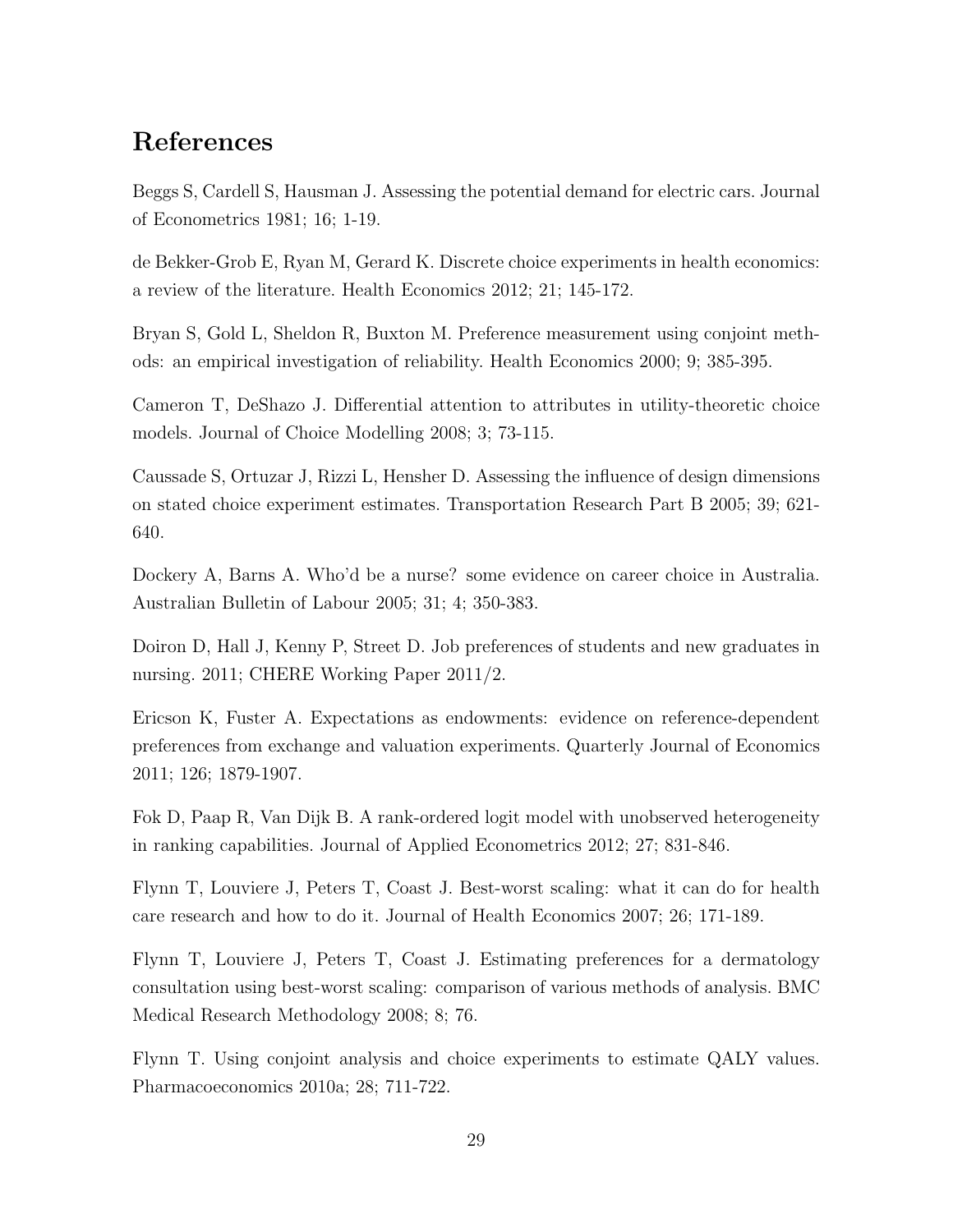Flynn T. Valuing citizen and patient preference in health: recent developments in three types of best-worst scaling. Expert Review of Pharmacoeconomics and Outcomes Research 2010b; 10; 259-267.

Flynn T, Peters T, Coast J. Quantifying response shift or adaptation effects in quality of life by synthesising best-worst scaling and discrete choice data. Journal of Choice Modelling 2013; 6; 34-43.

Greene W, Hensher D. A latent class model for discrete choice analysis: contrasts with mixed logit. Transportation Research Part B 2003; 37; 681-698.

Hausman J, Ruud P. Specifying and testing econometric models for rank-ordered data. Journal of Econometrics 1987; 34; 83-104.

Hensher D, Greene W. Non-attendance and dual processing of common-metric attributes in choice analysis: a latent class specification. Empirical Economics 2010; 39; 413-426.

Hole A. A discrete choice model with endogenous attribute attendance. Economics Letters 2011; 110; 203-205.

Kahneman D. A psychological perspective on economics. American Economic Review; 2003; 93; 162-168.

Keane M, Wasi N. Comparing alternative models of heterogeneity in consumer choice behavior. Journal of Applied Econometrics; 2012; DOI: 10.1002/jae.2304.

Kenny P, Doiron D, Hall J, Street D, Milton-Wildey K, Parmenter G. The training and job decisions of nurses - the first year of a longitudinal study investigating nurse recruitment and retention. 2012; CHERE Working Paper 2012/02.

Lagarde M. Investigating attribute non-attendance and its consequences in choice experiments with latent class models. Health Economics; 2013; 22; 554-567.

Lancsar E, Louviere J. Estimating Individual level discrete choice models and welfare measures using best worst choice experiments and sequential best worst MNL. 2008; CenSoC Working Paper 08-003.

Lloyd A. Threats to the estimation of benefit: are preference elicitation methods accurate?. Health Economics 2003; 12; 393-402.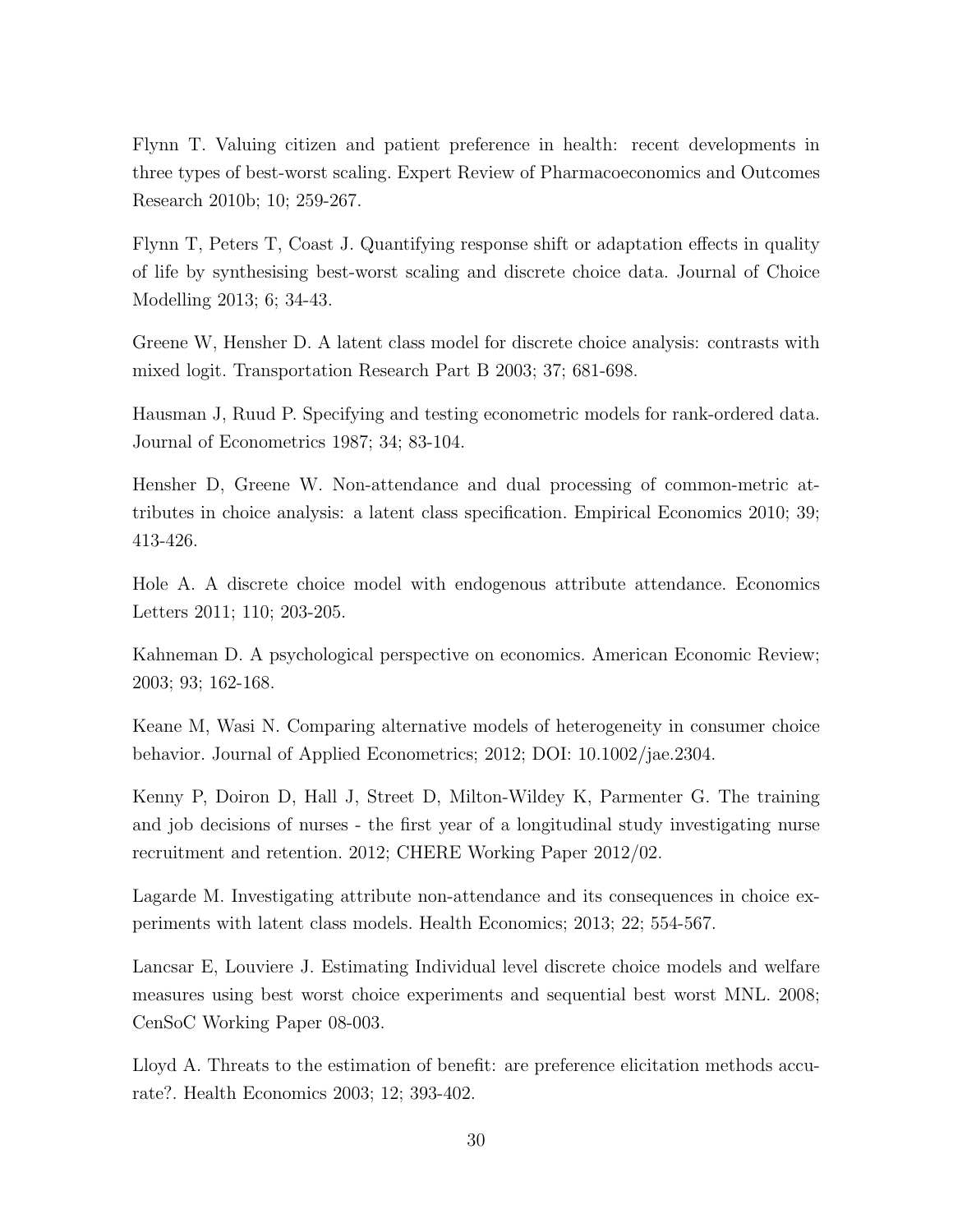Lusk J, Briggeman B. Food values. American Journal of Agricultural Economics 2009; 91; 184-196.

Lusk J, Natalie P. Consumer preferences for amount and type of fat in ground beef. Journal of Agricultural and Applied Econometrics 2009; 41; 75-90.

Marley A, Louviere J. Some probabilistic models of best, worst, and best-worst choices. Journal of Mathematical Psychology; 2005; 49; 464-480.

Marley A, Flynn T, Louviere J. Probabilistic models of set-dependent and attributelevel best-worst choice. Journal of Mathematical Psychology; 2008; 52; 281-296.

Marti J. A best-worst scaling survey of adolescents' level of concern for health and non-health consequences of smoking. Social Science & Medicine 2012; 75; 87-97.

McFadden D 1974. Conditional logit analysis of qualitative choice behavior. In: Zarembka P (Ed), Frontiers in Econometrics. Academic Press: New York; 1974. p. 105-142.

McFadden D 1981. Econometric models of probabilistic choice. In: Manski C, McFadden D (Eds), Structural analysis of discrete data: with econometric applications. MIT Press: Cambridge; 1981. p. 197-270.

McFadden D, Train K. Mixed MNL models for discrete response. Journal of Applied Econometrics 2000; 15; 447-470.

Naude M, McCabe R. Magnet hospital research pilot project conducted in hospitals in Western Australia. Contemporary Nurse 2005; 20; 38-55.

Potoglou D, Burge P, Flynn T, Netten A, Malley J, Forder J, Brazier J. Best-worst scaling vs. discrete choice experiments: an empirical comparison using social care data. Social Sciences and Medicine 2011; 72; 1717-1727.

Revelt D, Train K. Mixed logit with repeated choices: households' choices of appliance efficiency level. Review of Economics and Statistics 1998; 80; 647-657.

Ryan M, Watson V. Comparing welfare estimates from payment card contingent valuation and discrete choice experiments. Health Economics 2009; 18; 389-401.

Seago J, Ash M, Spetz J, Coffman J, Grumbach K. Hospital registered nurse shortages: Environmental, patient, and institutional predictors. Health Services Research 2001; 36; 831-852.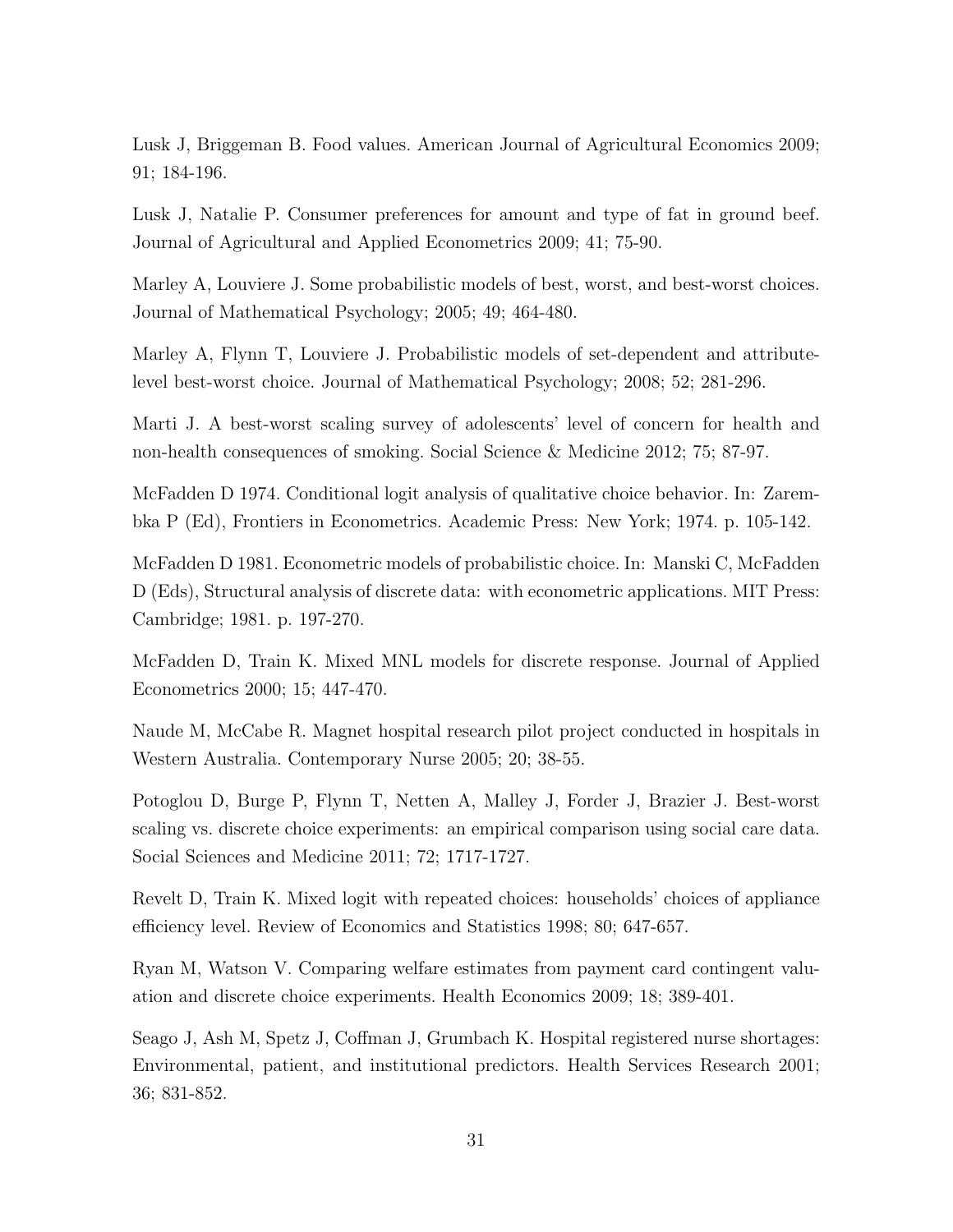Swait J, Louviere J. The role of the scale parameter in the estimation and comparison of multinomial logit models. Journal of Marketing Research 1993; 30; 305-314.

Train K. EM Algorithms for Nonparametric Estimation of Mixing Distributions. Journal of Choice Modelling 2008; 1; 40-69.

Train K. Discrete choice methods with simulation. Cambridge University Press: New York; 2009.

Yoo H, Doiron D. The use of alternative preference elicitation methods in complex discrete choice experiments. UNSW Australian School of Business Research Paper No. 2012-16; 2012.

Yoo H. The perceived unreliability of rank-ordered data: an econometric origin and implications. UNSW Australian School of Business Research Paper No. 2012-46; 2012.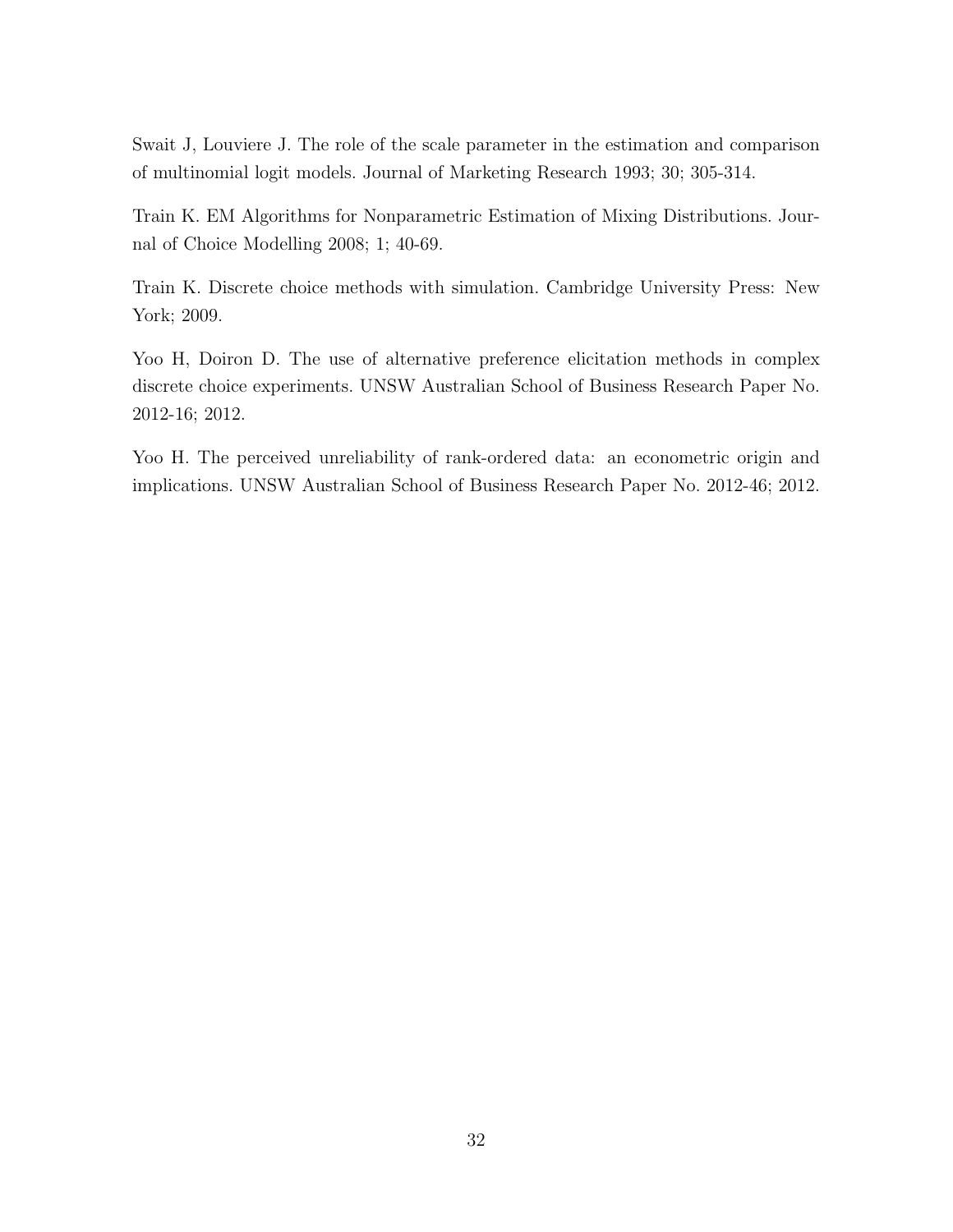# Appendix

|                        |            |            |            |                | Weighted   |
|------------------------|------------|------------|------------|----------------|------------|
| Variable               | Class 1    | Class 2    | Class 3    | Class $4$      | Average    |
| Sal 950                | $0.574***$ | $0.466***$ | 0.300      | 2.332***       | $0.763***$ |
|                        | (0.084)    | (0.150)    | (0.336)    | (0.351)        | (0.080)    |
| Sal 1100               | $0.961***$ | $0.541***$ | 0.116      | $4.141***$     | $1.211***$ |
|                        | (0.098)    | (0.158)    | (0.277)    | (0.472)        | (0.098)    |
| Sal 1250               | $1.093***$ | $0.617***$ | $0.653*$   | $5.151***$     | $1.495***$ |
|                        | (0.106)    | (0.176)    | (0.377)    | (0.502)        | (0.112)    |
| Supp mgt               | $0.976***$ | $1.161***$ | $4.702***$ | $0.778***$     | $1.393***$ |
|                        | (0.067)    | (0.126)    | (0.965)    | (0.202)        | (0.106)    |
| Excell care            | $0.450***$ | $2.704***$ | $1.775***$ | $0.580***$     | $1.154***$ |
|                        | (0.069)    | (0.229)    | (0.457)    | (0.130)        | (0.076)    |
| App resp               | $0.479***$ | $0.897***$ | $1.080***$ | $0.534***$     | $0.652***$ |
|                        | (0.063)    | (0.122)    | (0.344)    | (0.153)        | (0.055)    |
| Flex rost              | $0.804***$ | $0.425***$ | $0.473***$ | 0.138          | $0.585***$ |
|                        | (0.059)    | (0.108)    | (0.160)    | (0.149)        | (0.043)    |
| Encourage              | $0.585***$ | $0.503***$ | $1.683***$ | $0.445***$     | $0.664***$ |
|                        | (0.059)    | (0.104)    | (0.425)    | (0.138)        | (0.056)    |
| Well equip             | $0.433***$ | $0.626***$ | $1.488***$ | $0.262*$       | $0.569***$ |
|                        | (0.055)    | (0.108)    | (0.492)    | (0.148)        | (0.063)    |
| Well staff             | $0.413***$ | $0.493***$ | $0.730**$  | $0.732***$     | $0.511***$ |
|                        | (0.054)    | (0.106)    | (0.284)    | (0.145)        | (0.047)    |
| Public hosp            | $0.285***$ | 0.127      | $0.795**$  | 0.064          | $0.271***$ |
|                        | (0.055)    | (0.103)    | (0.391)    | (0.142)        | (0.054)    |
| 3 rotations            | $0.270***$ | 0.115      | $1.035***$ | 0.029          | $0.281***$ |
|                        | (0.056)    | (0.107)    | (0.415)    | (0.150)        | (0.058)    |
| Flex hours             | $0.157***$ | 0.152      | $-0.027$   | 0.164          | $0.137***$ |
|                        | (0.052)    | (0.101)    | (0.129)    | (0.127)        | (0.038)    |
| Abund park             | $0.129**$  | $0.186*$   | $-0.049$   | 0.145          | $0.126***$ |
|                        | (0.052)    | (0.098)    | (0.144)    | (0.140)        | (0.040)    |
| Job B Cst              | $0.123*$   | 0.054      | $-0.135$   | $0.395**$      | $0.117**$  |
|                        | (0.066)    | (0.113)    | (0.214)    | (0.173)        | (0.049)    |
| Job A Cst              | 0.050      | $-0.291*$  | $-0.167$   | $0.511***$     | 0.009      |
|                        | (0.062)    | (0.154)    | (0.217)    | (0.169)        | (0.055)    |
| $\sigma$               | $0.508***$ | $0.504***$ | $0.954***$ | $0.675***$     | $0.578***$ |
|                        | (0.045)    | (0.061)    | (0.230)    | (0.100)        | (0.038)    |
| Class                  | $0.513***$ | $0.241***$ | $0.107***$ | $0.139***$     |            |
| share                  | (0.034)    | (0.031)    | (0.020)    | (0.019)        |            |
| Number of respondents  |            | 526        |            | Log likelihood | $-5706.48$ |
| Number of observations |            | 21040      | <b>BIC</b> |                | 11832.74   |
|                        |            |            |            |                |            |

Table 3: LHROL estimation results (multi-profile case)

BIC refers to the Bayesian information criterion. Asymptotic standard errors are in parenthesis. <sup>∗</sup>\*\* indicates that the parameter is significantly different from zero at the 1% level, \*\* at 5% and \* at 10%.